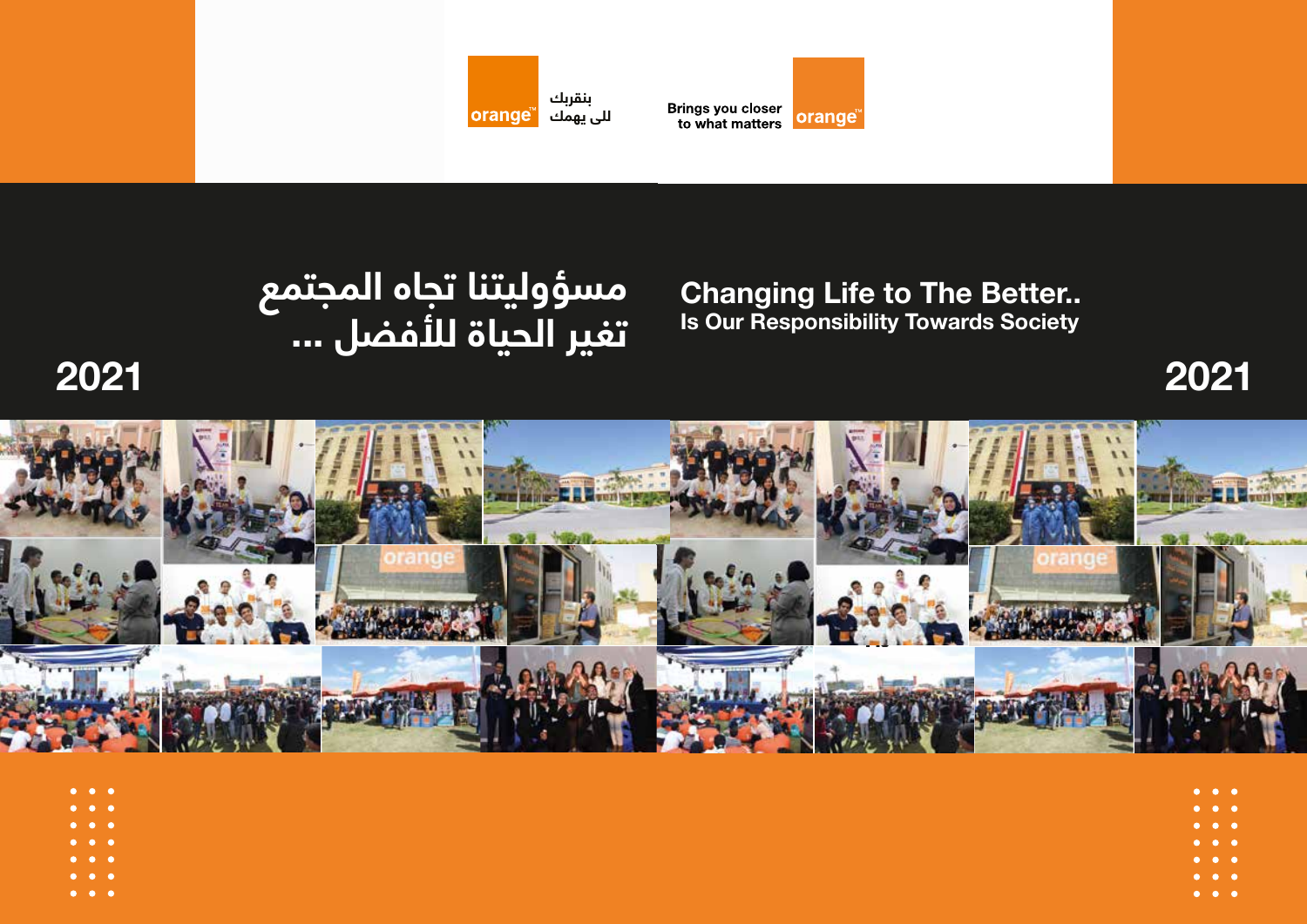As the leading operator in Egypt, we, at Orange, believe that we have duties and responsibilities towards the society that we serve.

Throughout our strategy in Orange, we always believe that our success is not merely measured upon financial terms. However, it is based on our commitment to serving our community to invest in its welfare through holding partnerships with nonprofit organizations who are serving in the Egyptian community in various development fields i.e. health, women empowerment, education, entrepreneurship, and supporting people with disabilities.

**تحرص شركة اورنچ على تحقيق المسئولية المجتمعية من خلال دورها الرائد كشبكة المحمول الأولى في مصر. حيث إن استراتيجية اورنچ قائمة على خدمة المجتمع الذي تعمل فيه ليس فقط من خلال تقديم ً من خلال تنمية ورعاية خدمات متميزة ولكن أيضا المجتمع المصري بجميع فئاته، وذلك من خلال التعاون مع المؤسسات والجمعيات غير الهادفة للربح والتي تعمل في مجالات مختلفة لخدمة المجتمع المصري وتشمل: الصحة وتمكين المرأة والتعليم والتنمية وريادة الأعمال ورعاية ذوي الاحتياجات الخاصة.**

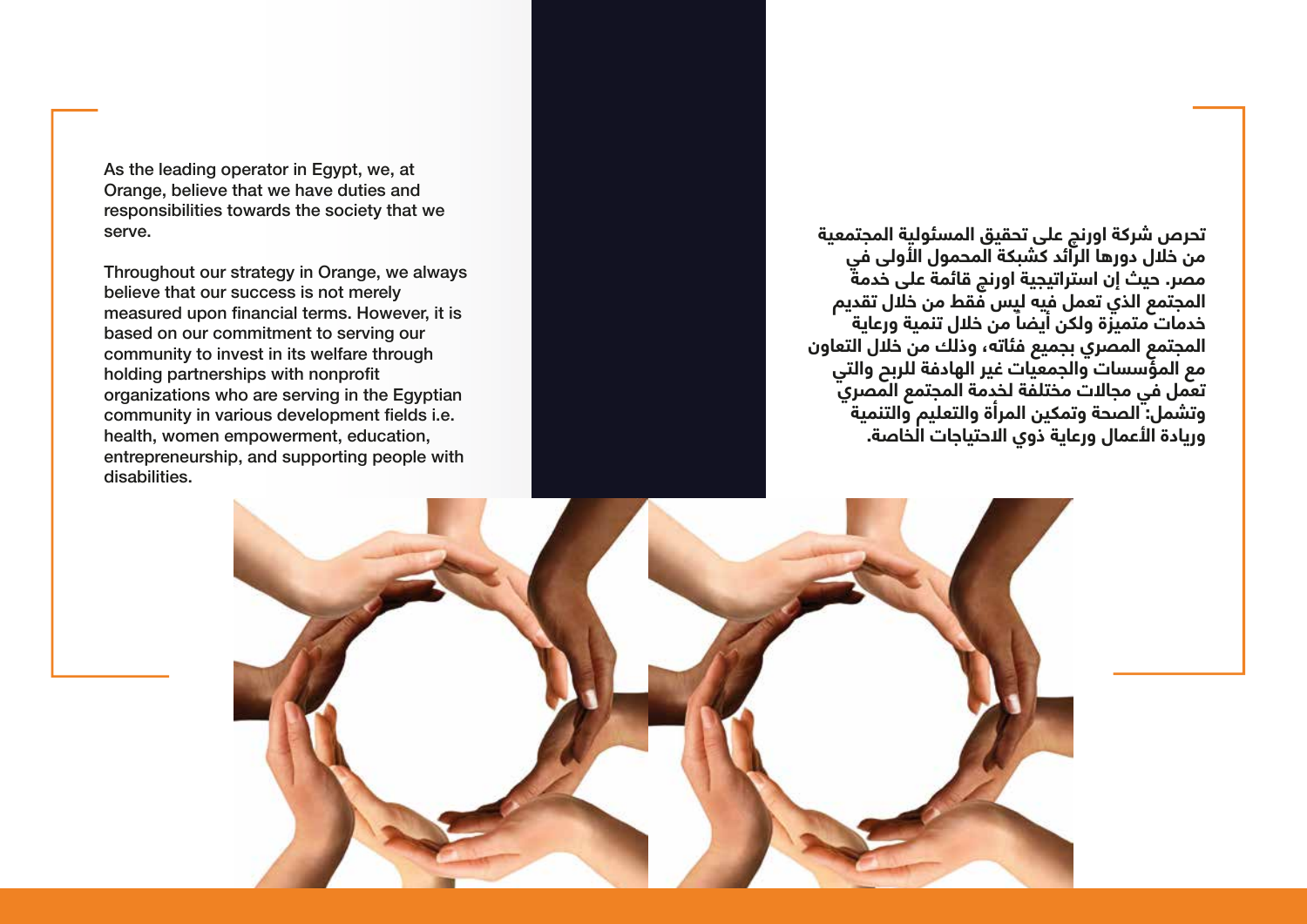# **تمكين الشباب و ريادة الأعمال**

### **فيرست ليجو للروبوت**

دعمت شركة اورنچ مصر جمعية "أصداء" للصم والبكم خلال فعاليات مسابقة "فيرست ليجو للروبوت" بالمواد اللازمة والتدريبات ورسوم المشاركة في المسابقة ويعتبر الفريق هو الوحيد من الصم والبكم الذي يتنافس ضد ٣٠ مدرسة أخرى. جرت المسابقة في الجامعة البريطانية في مصر خلال الفترة من ٢٨ إلى ٢٩ فبراير ،٢٠٢٠ حول موضوع إيجاد حلول ذكية باستخدام الروبوتات. فاز فريق أصداء بالمركز الثاني لجائزة أفضل عمل جماعي.

# **The First Lego League Youth & Startup projects**

Orange supported ASDAA for Sophisticating the Deaf and Hard of Hearing NGO in the first LEGO league with the needed materials, training and competition fees. ASDAA is the only deaf team competing against 30 other schools. The competition took place at the British University in Egypt in February 2020 ,29-28, with the aim of developing smart solutions using robotics. ASDAA team won ranked second.

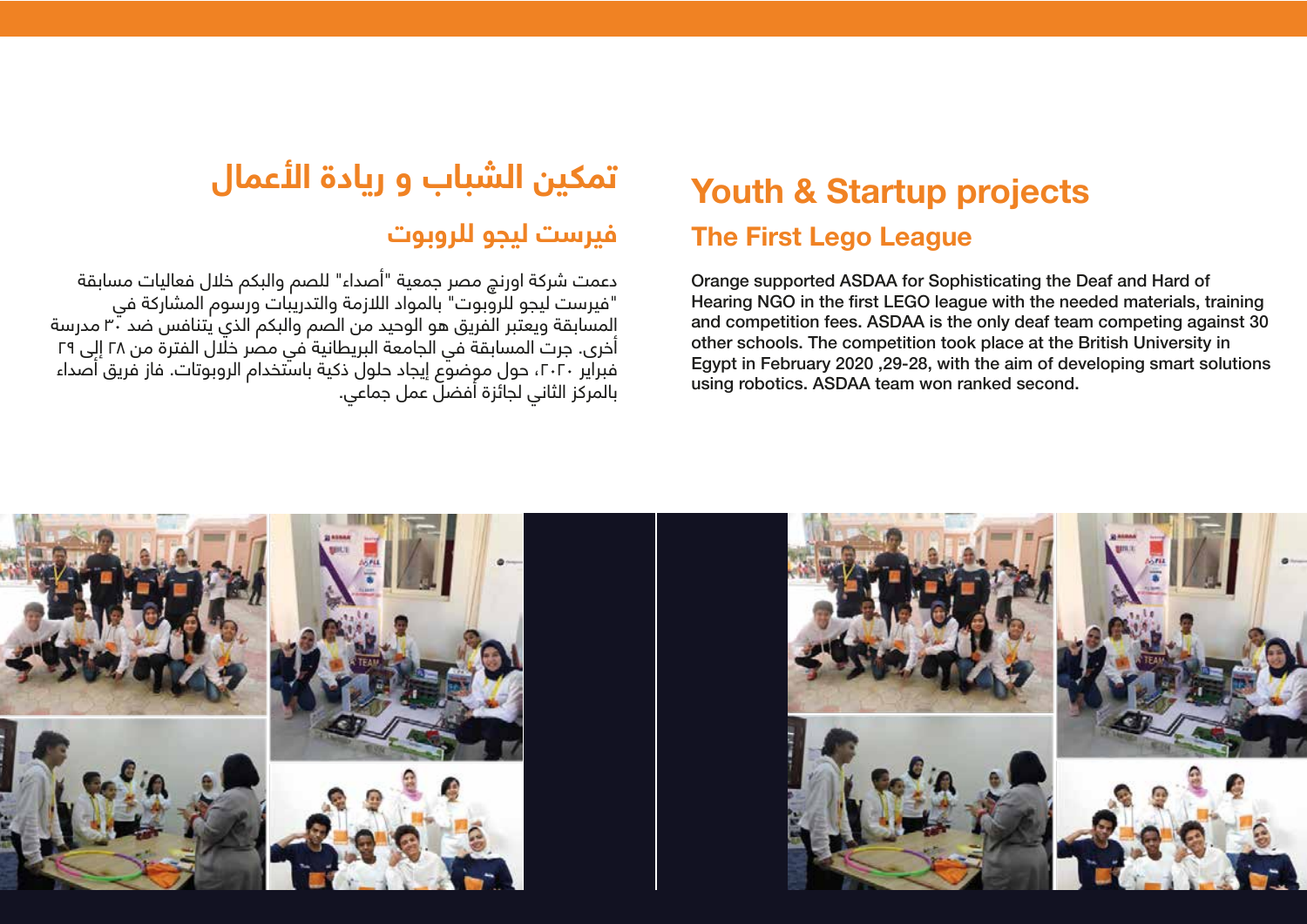



### **ميكر فير القاهرة**

أعلنت شركة اورنچ مصر بالتعاون مع فاب لاب مصر والمركز الأمريكي بالقاهرة، عن ُ رعايتها للعام الخامس على التوالي لأكبر المعارض السنوية لدعم مجتمع المصنعين المهتمين بالتكنولوجيا والتصنيع وريادة الأعمال في مصر "ميكر فير القاهرة ٢٠٢٠" والذي انطلقت فعالياته مؤخراً في القرية الذكية وتتنافس فيه المواهب الشابة في اجتذاب الدعم لمشاريعها الناشئة.

وجمع "ميكر فير القاهرة ٢٠٢٠" الأفراد والشركات من مختلف مجالات التصنيع الرقمي لعرض مشروعاتهم وأفكارهم وتبادل الخبرات فيما بينهم من خلال العديد من الورش التدريبية والتعليمية والمحاضرات التثقيفية التي قامت برعايتها اورنچ بالتعاون مع فاب لاب مصر وشارك فيها أساتذة ودكاترة ورؤساء شركات من جميع المجالات.

#### **"Maker Faire Cairo"**

For the fifth year in a row, Orange Egypt supported young entrepreneurs at Maker Faire Cairo 2020 where more than 11,000 persons attended the event. Orange supported the expansion of digital manufacturing in collaboration with Fab Lab Egypt by sponsoring all the provided educational workshops, sessions, and discussions during the fair. The sessions tackled discussions about 3D printing in Egypt, sharing experts' experiences at the knowledge hub area, and sharing the latest technologies from startups and experts at the innovation stage.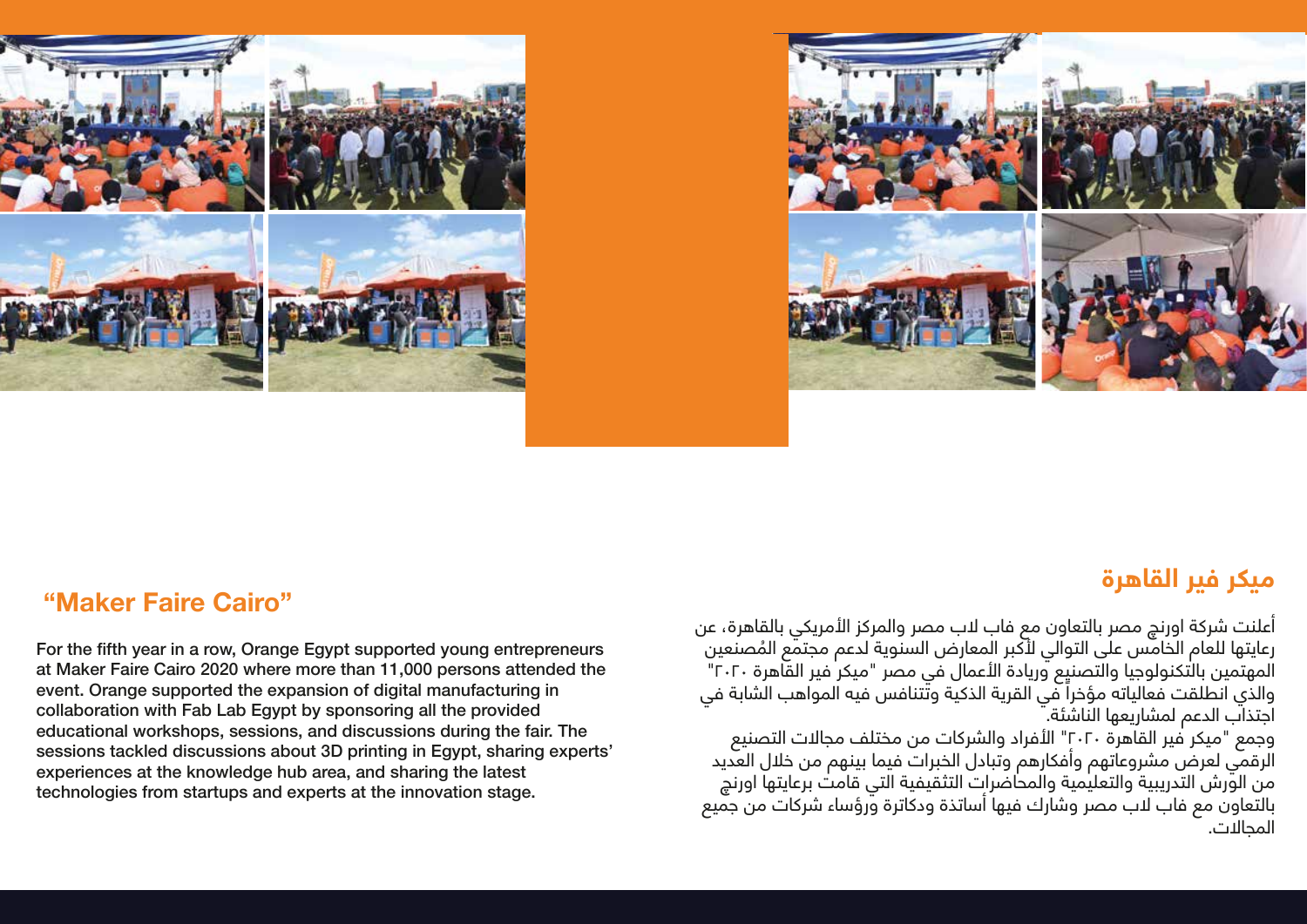



#### **Egypt Career Summit**

Orange Egypt gladly participated as a platinum sponsor in Egypt Career Summit 2020, one of the biggest career development events in Egypt. The main objective of the summit was to increase career awareness and prepare more qualified and highly demanded caliber, and support senior students and graduates with career development guidance and some tips. The event took place at the Greek Campus, Cairo. The total number of attendees at the three conferences reached more than 20,000 students.

Orange Egypt provided event attendees with career coaching sessions on how to join the telecom sector, answering all questions regarding Orange internships:

- What is Digital Transformation
- How startups and entrepreneurs could differentiate their business
- Career Coaching and Planning
- How CSR can make a huge impact in our country
- Opportunities in Upper Egypt.
- Asyut Call Center success story

#### **Egypt Career Summit 2020**

شاركت شركة اورنچ مصر بمؤتمر Summit Career Egypt لعام ،٢٠٢٠ وهو واحد من أكبر فعاليات التطوير الوظيفي في مصر. كان الهدف الرئيسي للقمة هو زيادة الوعي الوظيفي وتأهيل للمتقدمين للمجالات المطلوبة بشدة، ودعم الطلاب والخريجين بتوجيهات التطوير الوظيفي إلى جانب بعض النصائح والإرشادات. أقيم هذا الحدث في الحرم الجامعي اليوناني في القاهرة ومع ظروف فيروس كورونا انطلق أكبر ملتقى توظيفي أونلاين Fair On لدعم الطلاب في محافظات الدلتا وأخيراً أقيم الحدث الأخير في صعيد مصر بأسيوط. قدمت شركة اورنچ مصر خلال المؤتمرات الثلاثة العديد من جلسات التدريب المهني حول كيفية الانضمام إلى قطاع الاتصالات، وأجابت على جميع الأسئلة المتعلقة ببرنامج التدريب الداخلي ومحادثات الخبراء من الشركة.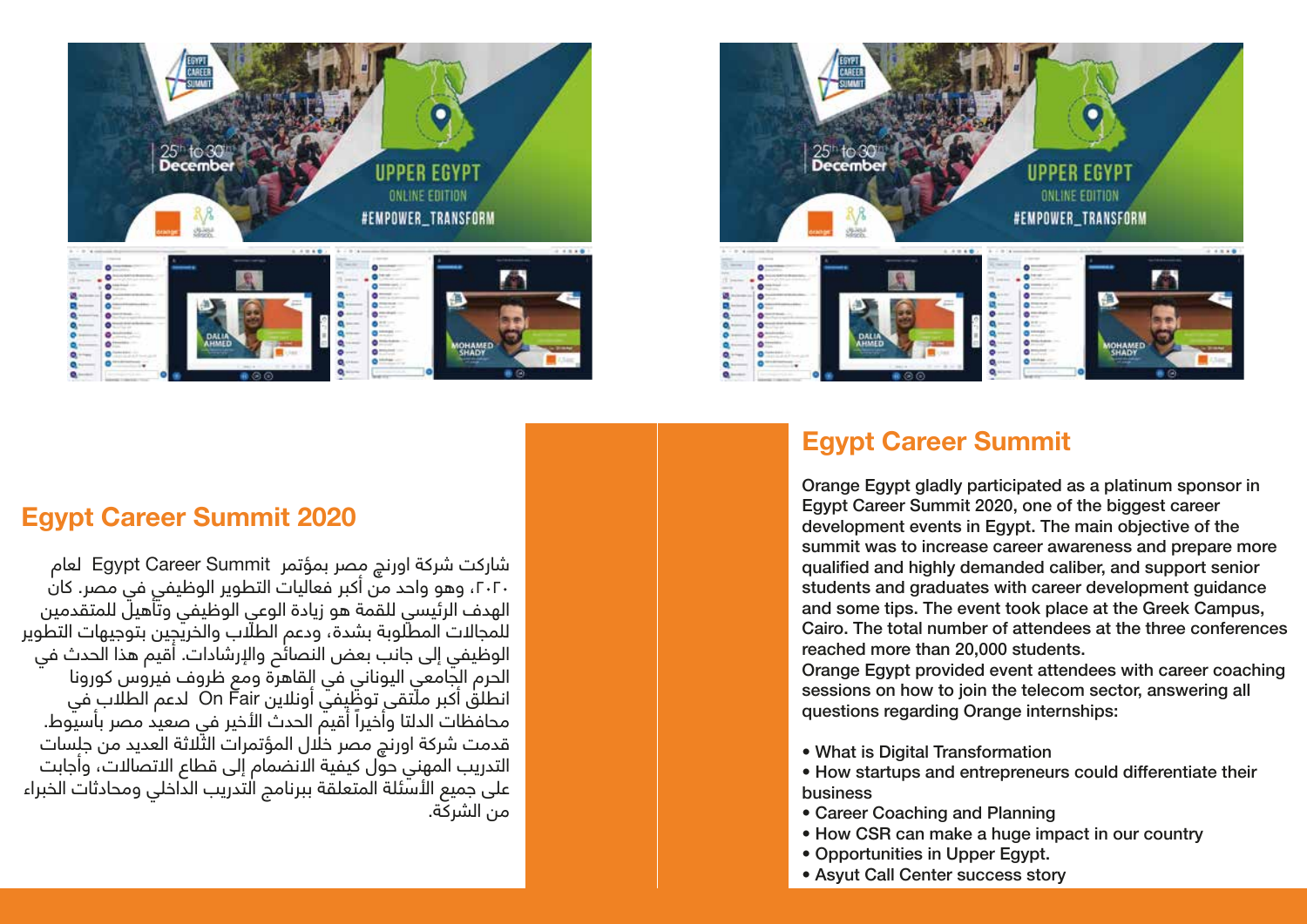

#### **مسابقة ايناكتس المحلية**

للعام الثالث عشر على التوالى دعمت شركة اورنچ مصر مسابقة ايناكتس المحلية لعام ٢٠٢٠ التي تنظمها منظمة ايناكتس مصر للمشروعات التنموية، والتي تتنافس فيها فرق جامعية تمثل ٥٨ جامعة مصرية، وتهدف المسابقة إلى مساعدة الطلاب من أصحاب الأفكار الإبداعية على تحويل أفكارهم إلى مشروعات تساعد على تطوير المجتمع أو البيئة أو المجالات الاقتصادية، حيث تسعى هذه المشروعات إلى تمكين أفراد المجتمع ونشر فكر العمل الحر وريادة الأعمال لرفع مستوى معيشة ونوعية حياة أفراد المجتمع. وجاءت جامعة الأزهر (أسيوط) في المركز الأول، وجامعة القاهرة في

المرتبة الثانية، وجامعة مصر للعلوم والتكنولوجيا في المرتبة الثالثة.



Orange sponsors and empowers university students for the 13th year in a row by taking different roles in Enactus national competition. This year, 58 universities competed by presenting projects that help in the development of our community.

Azhar Upper Egypt University came in the first place, Cairo University ranked second, and Must university ranked third. Azhar Upper Egypt University students competed in the world cup Enactus virtual competition and won first place at the international level.



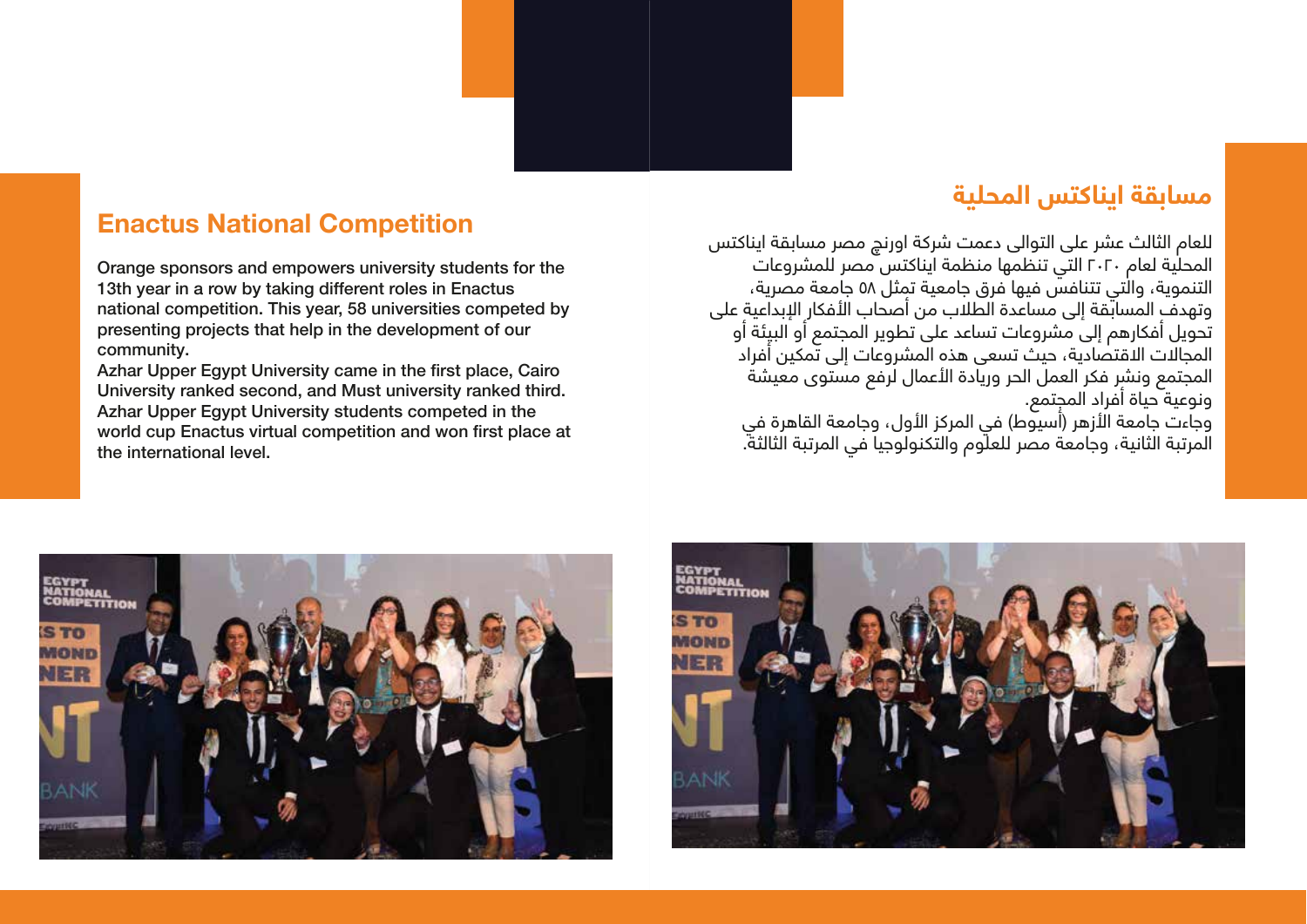## **جائزة اورنچ للمشروعات الناشئة OSVP**

هي مسابقة قائمة على استخدام تكنولوجيا المعلومات والاتصالات، وتستهدف رواد الأعمال الشباب والشركات الناشئة حيث يكون المشروع مبني على فكرة أو نموذج مبدئي أو عمل تجاري قائم منذ ٣ سنوات على الأكثر. واعتمدت فكرة المسابقة على الابتكار الذي يساهم في دعم التنمية والتقدم الاجتماعي والاقتصادي والتحوّل الرقمي. أكثر من ١٦ شركة ناشئة قامت بالتقدم إلى المسابقة المحلية بعد أن تم عرض مشاريعهم الابتكارية أمام لجنة تحكيم مكونة من خبراء متخصصين في مجال الريادة حيث تم بالنهاية اختيار ثلاث فرق من بين ٥ فرق. تم تنظيم الحدث المحلي الأخير عبر الإنترنت حيث قدم المرشحون الخمسة الذين تم إدراجهم في القائمة النهائية مشروعاتهم. المشاريع الخمسة الأولى هي: .Valoroو Ideasgym، Nabta Health، My angel، vexls خلال الحدث، كان لدينا ثلاثة مشاريع فائزة من هذه المشاريع الخمسة التي تنافست لاحقاً مع الفائزين على مستوى إفريقيا والشرق الأوسط للحصول على فرصة الفوز بجوائز اورنچ الكبرى التي تصل قيمتها إلى ٢٥ ألف يورو للأول و ١٥ ألف يورو للثاني و ١٠ آلاف يورو للثالث. المشاريع الثلاثة الفائزة هي:

Vexls: منصة تهدف إلى تسهيل عملية تصميم الرسومات باللغة العربية لغير المحترفين باستخدام أداة مساعدة للرسام المتقدم.

Ideasgym : يقدم دورات على الإنترنت للمعلمين والطلاب في مجالات الروبوتات، والبرمجة، والإلكترونيات، وإنترنت الأشياء، والذكاء الاصطناعي، وتطبيق الأجهزة المحمولة.

:angel My أداة محمولة تقوم بترجمة الصوت عبر شبكة الهاتف المحمول إلى لغة النص والإشارة والعكس وتستخدم تدفق الفيديو من الكاميرا، وخوارزمية CNNs وYOLO لاكتشاف الأجسام.

### **Orange Social Venture Prize**

Orange always supports young people and empower them to innovate and show their astonishing abilities. Orange Egypt organized the Orange Social Venture Prize national competition for the 10th year. The final local pitch event took place virtually where the five shortlisted candidates presented their projects. The top five projects are: Ideasgym, Nabta health, My angel, Vexls and Valoro. During the event, three projects won projects out of five projects, which competed with projects from Africa and the Middle East to get the chance to win Orange Venture Social grand prizes worth Euro 25,000, Euro15,000 or Euro10,000. The three winning projects are:

• Vexls: A platform that aims to facilitate the process of graphic designs in Arabic for non-professionals with an advanced illustrator assistant tool.

• Ideasgym: Provides online courses for teachers and students in the fields of robotics, programming, electronics, IoT, AI, and mobile app.

• My Angel: A mobile widget that translates the voice- over the mobile network to text and sign language and vice versa and utilizes the video stream from the camera, CNNs and YOLO algorithm for object detection.

In addition, a special gift was presented to Nabta Health project for the women empowerment initiative.

بالإضافة إلى هدية خاصة لمشروع Health Nabta لمبادرة تمكين المرأة.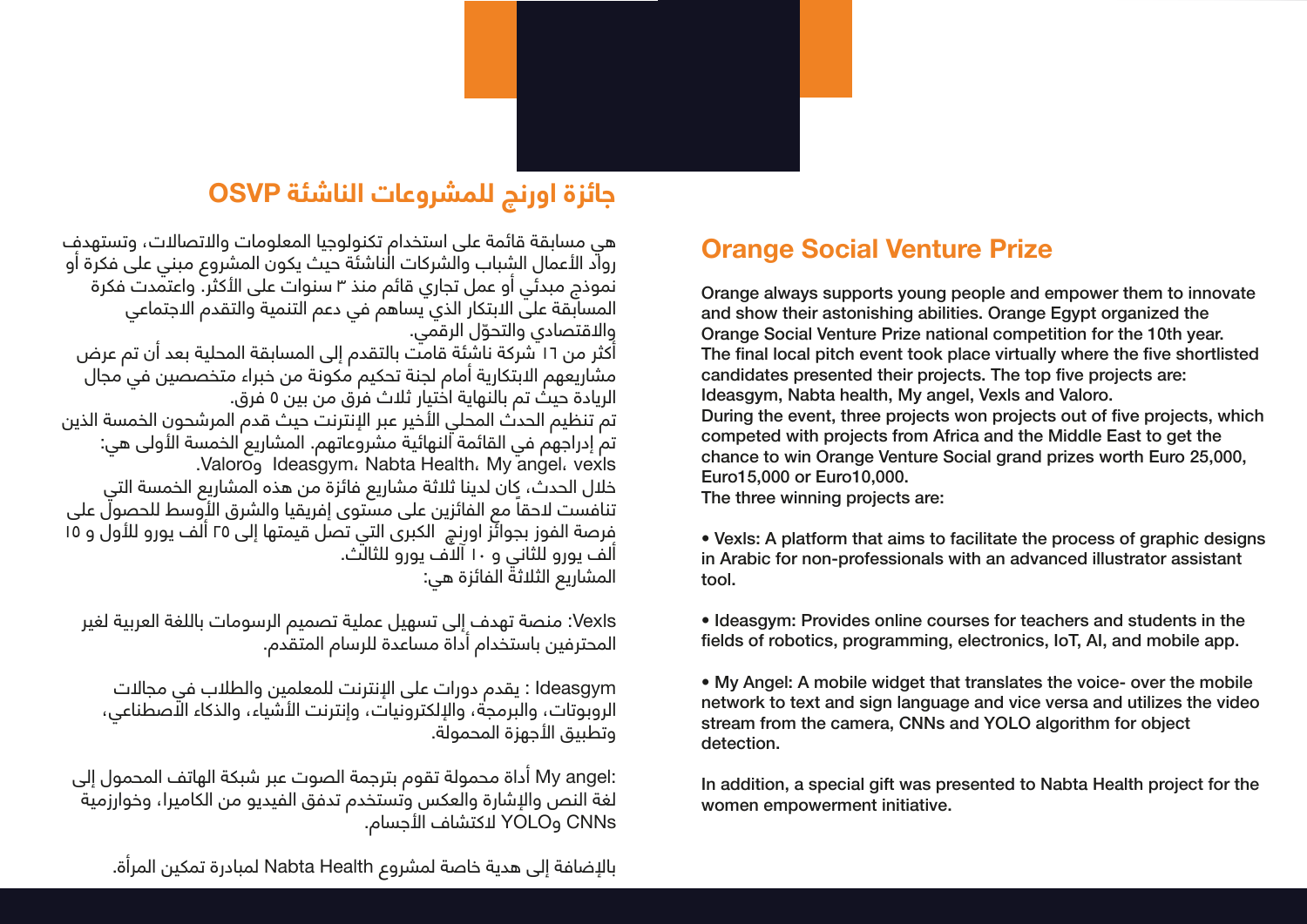







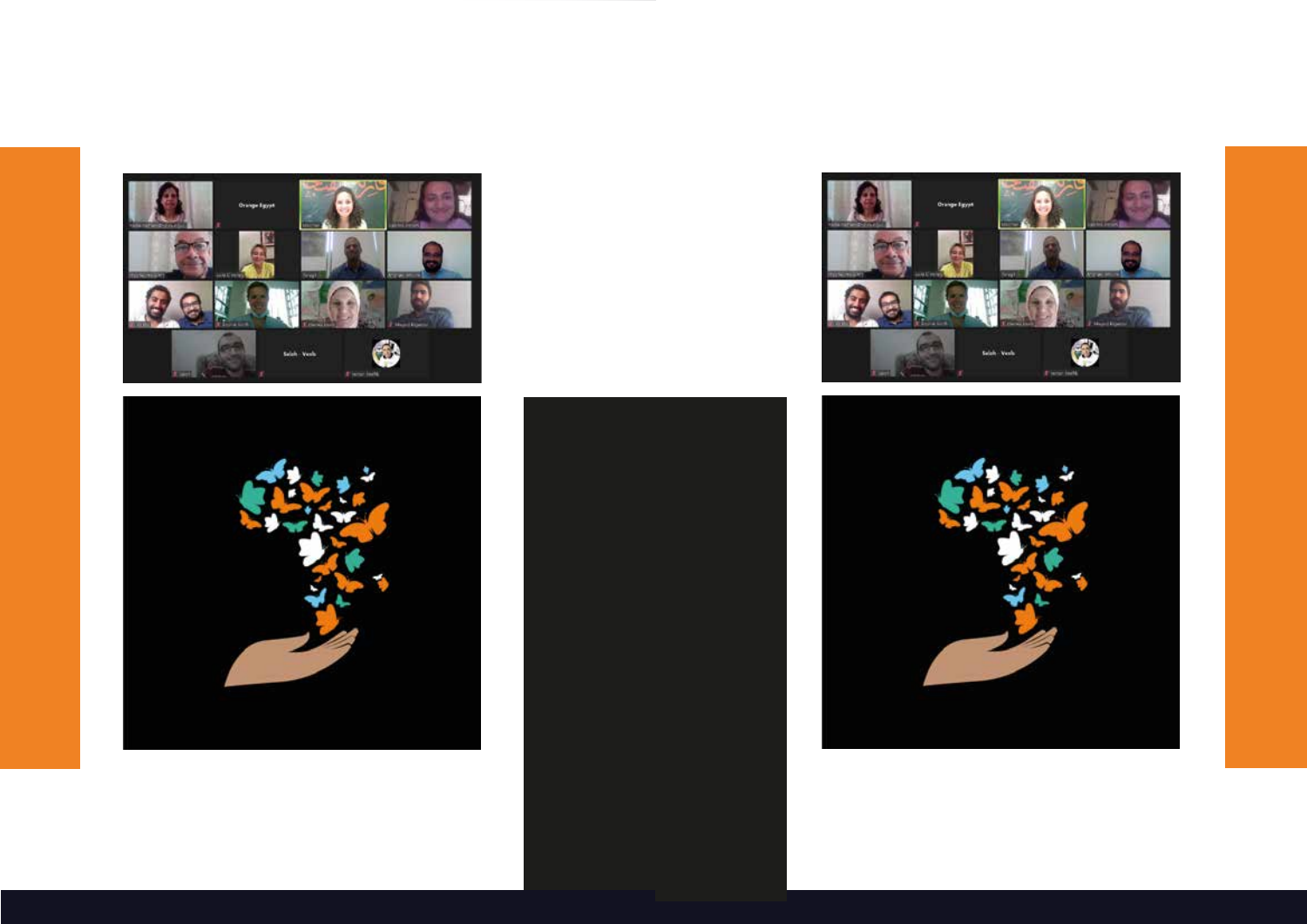# **اورنچ ترعي وتكرم أوائل الثانوية العامة**

انطلاقاً من دور شركة اورنچ المجتمعي ومسؤوليتها تجاه الشباب ودعمهم وتحفيزهم، قامت الشركة بتنظيم حفل تكريم أوائل الثانوية العامة، تأكيداً على اعتزاز الشركة بالجهد الذي بذله الطلاب من أجل التفوق والريادة.

أقيم الحفل بالمقر الرئيسي لشركة اورنچ مصر في القرية الذكية، في حضور المهندس ياسر شاكر العضو المنتدب والرئيس التنفيذي للشركة، والقيادات التنفيذية بالشركة.

وتم التأكيد على اهتمام الشركة باستقبال جميع المتفوقين للتدريب داخل أقسام الشركة المختلفة في فصل الصيف والتعرف على الإدارات والأنشطة المختلفة للشركة بما يساعدهم على اختيار الوظيفة المناسبة لهم في المستقبل. وفي نهاية مدة التدريب يتم تعيين المتفوقين منهم في الأقسام المختلفة داخل الشركة.



#### **Orange Honors Top Thanaweya Amma Achievers**

As a part of our Corporate Social Responsibility, Orange Egypt, as always, recognized the top Thanaweya Amma achievers in a special ceremony that took place at our premises, while taking into consideration all precautionary measures to ensure the safety of everyone.

Orange Egypt appreciation came directly from our CEO, Yasser Shaker, as he welcomed and congratulated the students on their extraordinary achievement, engaged with them in a friendly discussion regarding their future, encouraged them to receive internship opportunities during their studies and to join Orange teamwork after graduation. Each student received Samsung Galaxy Tablet from Orange as a reward for their efforts and as it might help them as well in their future studies.

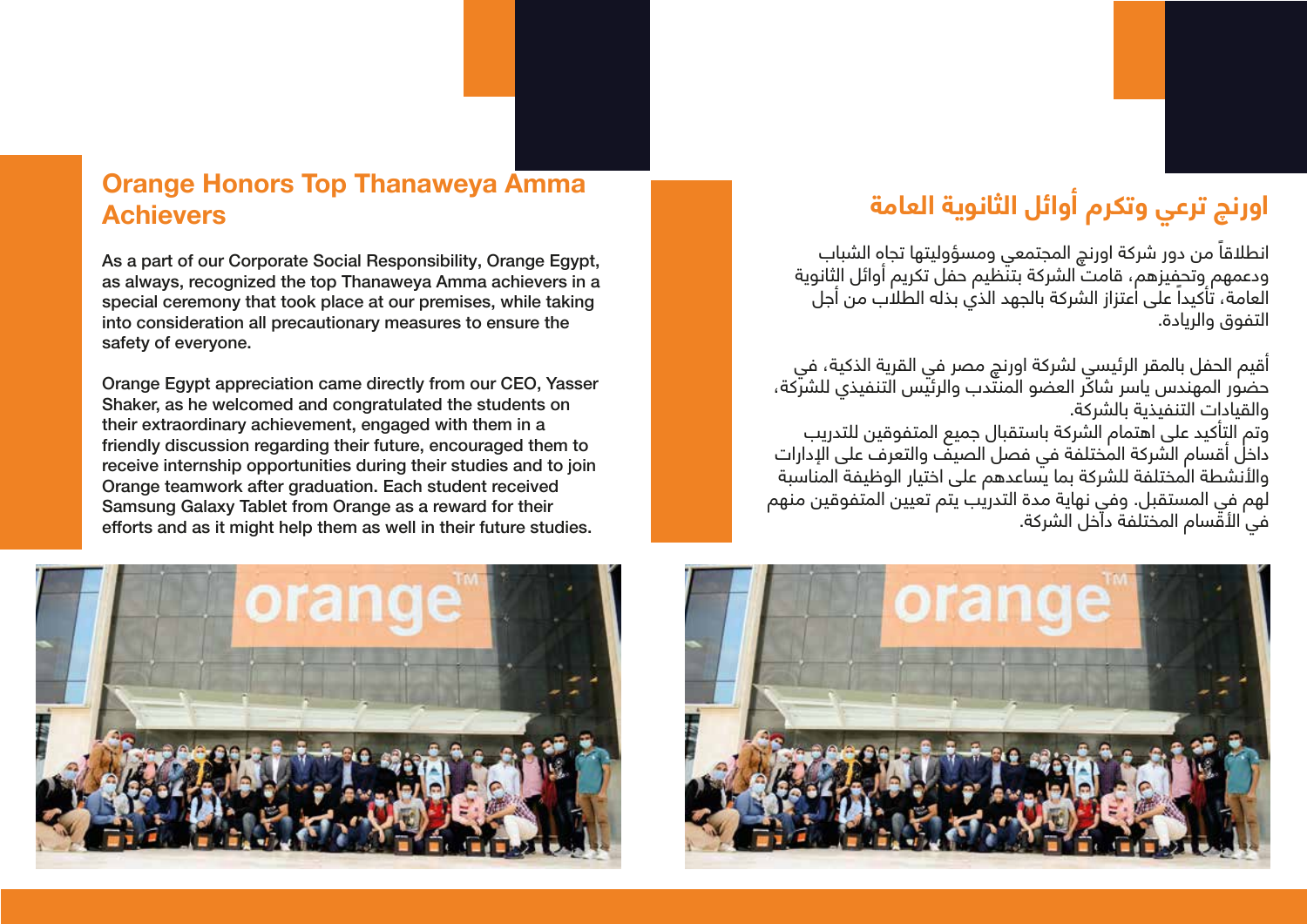#### **STA Academy**

Orange Egypt has cooperated with Elsewedy Technical Academy (STA) to provide students with various educational scholarships and integrated educational training programs over 3 years in the ICT fields. The signing ceremony was attended by our CEO, Yasser Shaker, and the Head of Board of Trustees of Elsewedy Electric Foundation, Ahmed Elsewedy, in addition to both companies' officials.

The scholarships will be provided to students with a preparatory certificate and will take place at the Elsewedy Technical Academy under the supervision of the Ministry of Education and Technical Education. The scholarship educational programs are divided into

two parts; a theoretical one by %20 and a practical one by %80, given the importance of practical implications in communicating information to students

#### **STA Academy**

تعاونت اورنج مصر مع أكاديمية السويدي التقنية لتزويد الطلاب بمنح دراسية تعليمية مختلفة وبرامج تدريبية تعليمية متكاملة على مدى ٣ سنوات في مجالات تكنولوجيا المعلومات والاتصالات. وحضر مراسم التوقيع الرئيس التنفيذي ، ياسر شاكر ، ورئيس مجلس أمناء مؤسسة أليسودي إلكتريك ، أحمد ألسودي ، بالإضافة إلى مسؤولي الشركتين.

وستقدم المنح الدراسية للطلاب الحاصلين على شهادة تحضيرية وستجري في الأكاديمية التقنية بالسودي تحت إشراف وزارة التعليم والتعليم التقني. وتنقسم البرامج التعليمية للمنح الدراسية إلى جزأين ؛ نظريا بنسبة ٢٠ في المائة وعمليا بنسبة ٨٠ في المائة ، نظرا لأهمية الآثار العملية في إيصال المعلومات إلى الطلاب.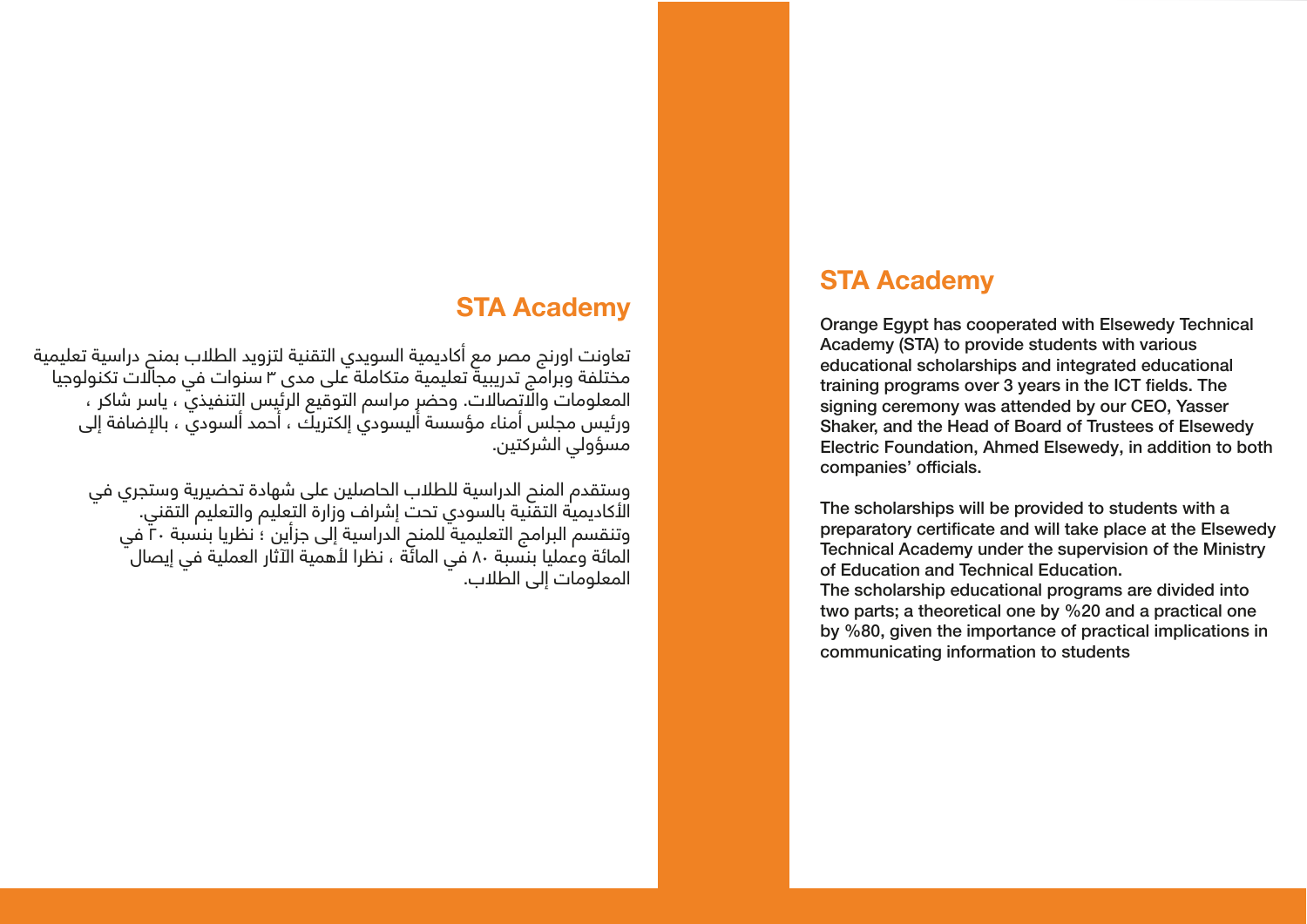# **خدمة و تطوير المجتمع**

### **مستعمرة الجذام**

إن واجبنا في اورنچ مصر يتلخص في دعم وتعليم المحتاجين ولهذا السبب اشتركت اورنچ مع مؤسسة كاريتاس في مصر لدعم وتنمية مرضى الجذام وأسرهم. و

قد بدأنا دورات تدريبية مهنية لدعم دمج الشباب بتعليمهم كيفية إصلاح الهواتف المحمولة وأجهزة الكمبيوتر والحياكة والحرف اليدوية وغيرها. ويستهدف المشروع ٣٠٠ من الذكور والإناث من أسر مرضى الجذام والقرى المحيطة ودعمهم بإصلاح داخل المبنى وخارجه، وشراء الأدوات والآلات اللازمة، ودفع كل تكاليف التدريب.

# **Community service**

### **Leprosy Colony**

We are committed at Orange Egypt to support and educate unprivileged people. Therefore, Orange Egypt partnered with Caritas Egypt to support and develop people with Leprosy and their families.

We have launched a vocational training course to support the integration of young people by teaching them how to repair mobiles, computers sewing, handmade crafts and others. The project targets 300 males and females from families of leprosy patients. We supported them by repairing the building, purchasing the tools and machines needed, and paying all training fees.

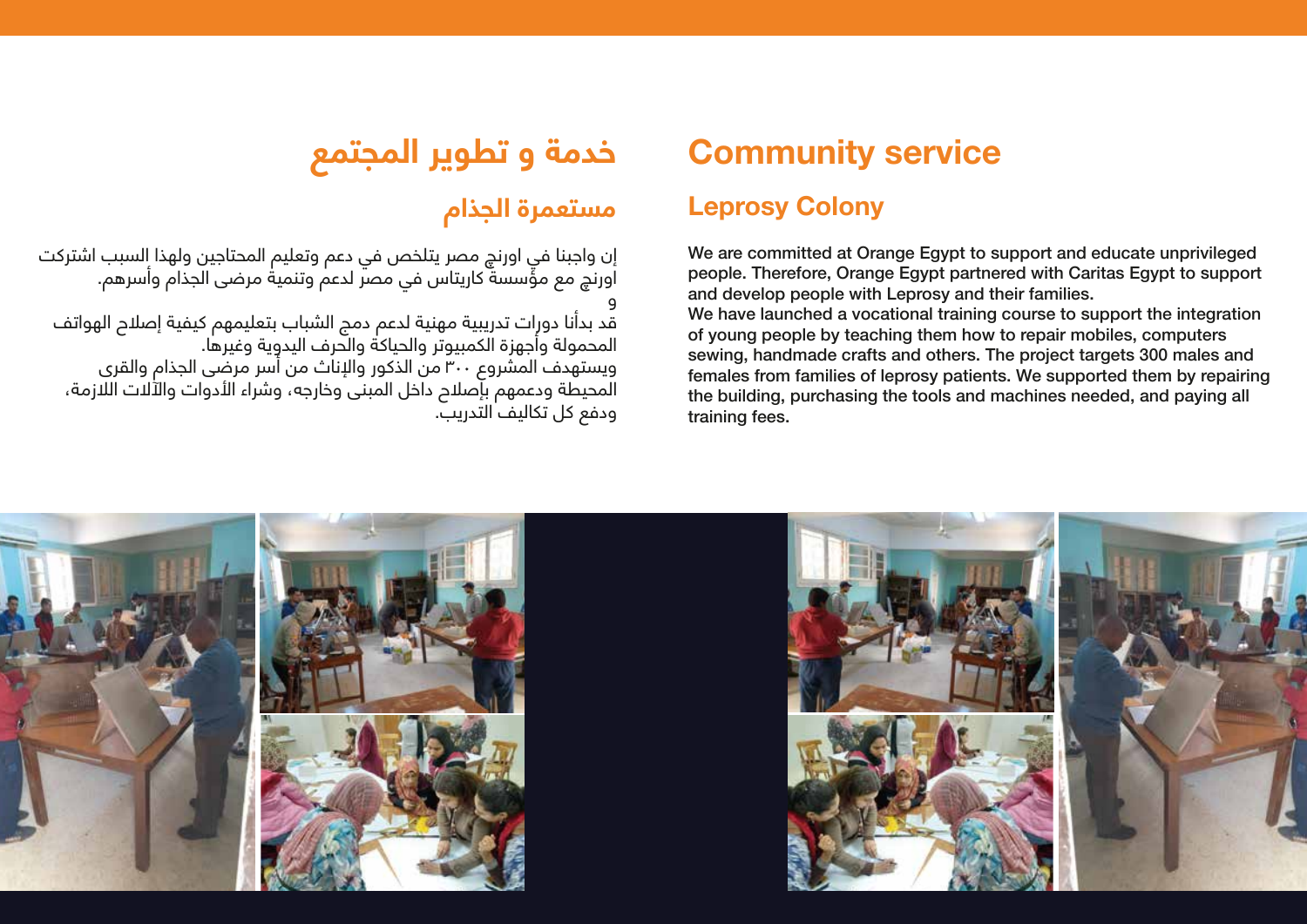

### **مبادرة "ستر ودفا"**

قامت اورنچ مصر بتوزيع أغطية الشتاء على الأسر الأولى بالرعاية لضمان حمايتهم من البرد داخل المنازل وذلك في ١٦ محافظة بالوجه البحري و الوجه القبلي بالتعاون مع جمعية الأورمان وضمن مبادرة "ستر ودفا" لمجابهة فصل الشتاء.

وقد تم تحديد الحالات المستحقة والأولى بالرعاية، من خلال أبحاث ميدانية للوصول إلى الفئات المستهدفة وذلك بالتنسيق مع جمعية "الأورمان" ووزارة التضامن الاجتماعي



#### **مؤسسة بهية**

ساهمت اورنچ مصر مع مؤسسة بهية والمجلس القومي للمرأة بإطلاق مبادرة الـ ٢١ يوم لتقليل مدة الانتظار من ٤٥ يوماً إلى ٢١ يوماً قبل عيد الأم وقد انضم للمبادرة الكثير من داعمي بهية من المؤسسات والشركات والشخصيات العامة ورموز المجتمع .

وتم توجيه جميع تبرعات هذه المبادرة لصالح علاج الحالات المتواجدة على قائمة الانتظار التي وصلت إلى ٥٣٠٠ حالة.



#### **Blankets Distribution Initiative**

Orange Egypt cooperated with "Orman Foundation" in a campaign of distributing blankets to the neediest families in 16 governorates to protect them against cold weather.



#### **Baheya Hospital**

Orange Egypt collaborated with Baheya Foundation and the National Council of Women, launching the 21 days' initiative to reduce the waiting time from 45 days to 21 days before Mother's Day.

يؤسسة بهبة للاكتشاف المبكر

وعلاج سرطان الثدى

Hence, so many organizations, companies, public figures and community icons have joined the initiative as supporters of Baheya Foundation

All the donations are allocated for the treatment of all breast cancer cases, and their number reached 5300 cases.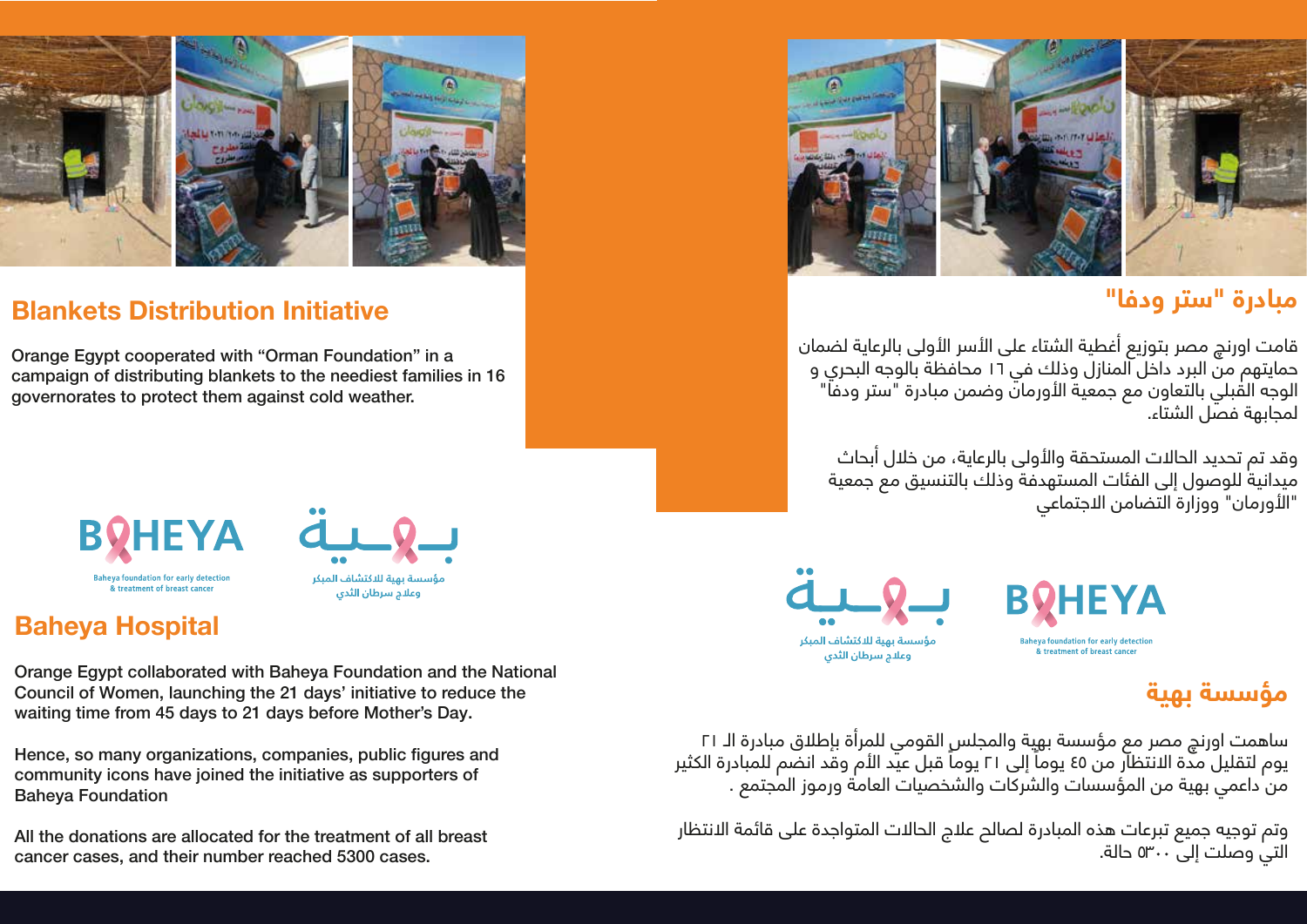## **Covid19- Initiatives**





#### **1 - Ahl Masr Foundation**

Orange Egypt has collaborated with Ahl Masr in providing medical supplies to the medical staff at quarantine hospitals across governorates and free Wi-Fi for doctors and patients in one of the quarantine hospitals.

During this difficult time, Orange Egypt supported the government efforts to face COVID19- through many initiatives to overcome this difficult period. Our latest CSR initiative was supported by Orange Foundation. Orange Egypt collaborated with Ahl Masr Foundation in supporting Egypt's medical team by providing medical kits and supplies (gloves, masks, coveralls, isolation gowns, overshoes, overheads, and boot covers) to the Egyptian public hospitals across governorates.

With the support of our great Sales Van teams, we have successfully delivered thousands of medical supplies and kits to several hospitals such as El Suez Hospital, El Demerdash Hospital, El Kasr El Einy Hospital, Menoufia Hospital, Imbaba Hospital and the General Hospital of Helwan.

## **كوفيد ١٩-**

### **-١ اورنچ تتعاون مع مؤسسة أهل مصر لتوفير إمدادات طبية للجيش الأبيض**

تعاونت اورنچ مصر مع مؤسسة أهل مصر في توفير الإمدادات الطبية للفرق الطبية في مستشفيات الحجر الصحي بالمحافظات، كما تعاونت مع مؤسسة أهل مصر في توفير خدمة الاتصال اللاسلكي المجاني بالإنترنت (الواي فاي) للأطباء والمرضى في إحدى مستشفيات الحجر الصحي.

خلال هذه الفترة الصعبة دعمت اورنچ مصر جهود الحكومة لمواجهة (كوفيد – ١٩) عبر مبادرات عديدة للتغلب على التحديات المرافقة للجائحة. وضمن مبادرتنا للمسؤولية المجتمعية جاءت أضخمها بدعم من مؤسسة اورنچ العالمية لدعم الفرق الطبية المصرية من خلال توفير المعدات واللوازم الطبية (القفازات، والأقنعة، والأغطية، وأغطية الأحذية....,) للمستشفيات العامة المصرية في مختلف المحافظات.

وبدعم من فرق المبيعات لدينا، قمنا بنجاح بتسليم آلاف اللوازم الطبية والمعدات إلى عدة مستشفيات مثل مستشفى السويس، ومستشفى الدمرداش، ومستشفى القصر العيني، ومستشفى المنوفية، ومستشفى امبابة، والمستشفى العام في حلوان.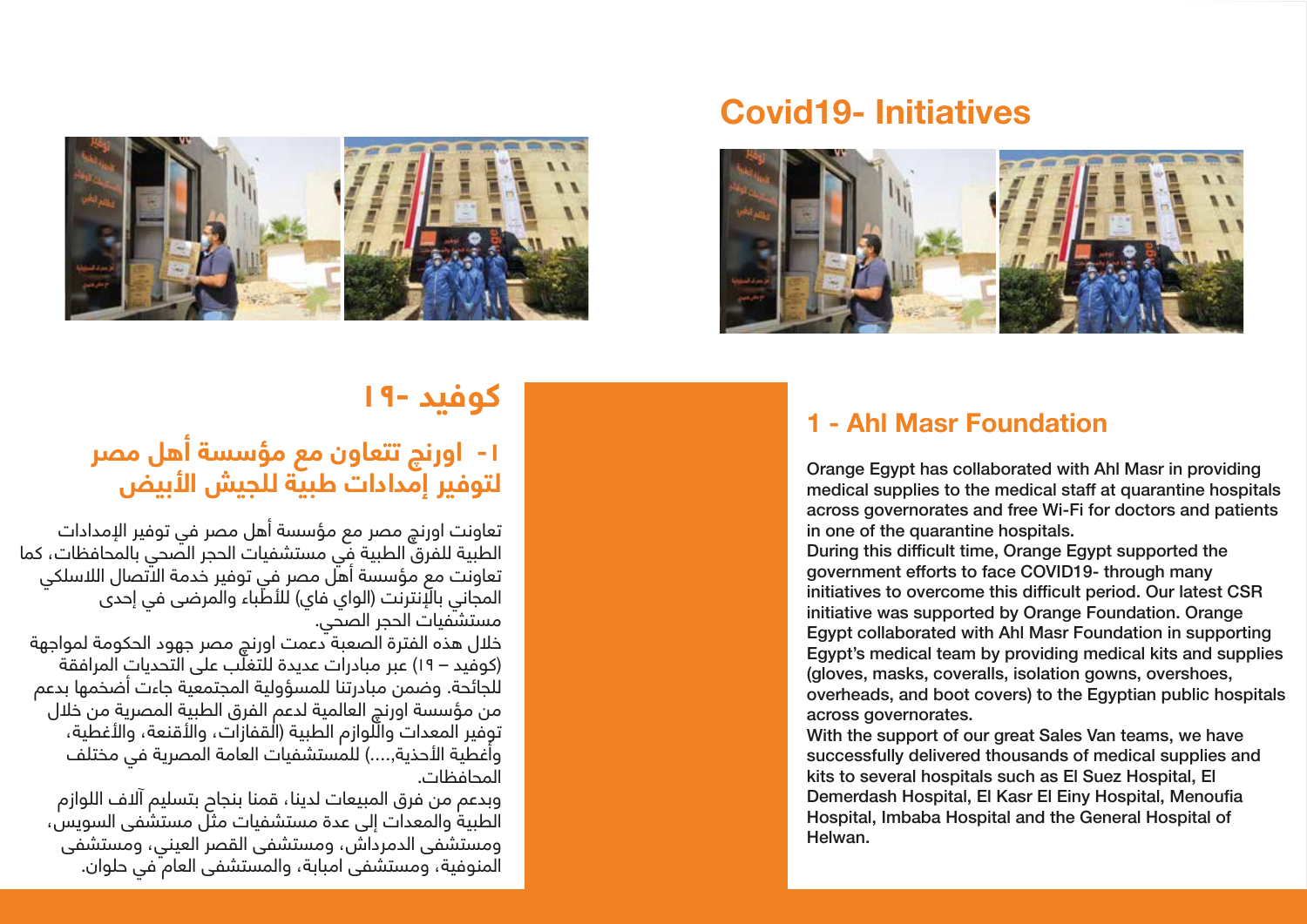

#### **2 - The Egyptian Cure Bank**

Backed by Orange Foundation, Orange Egypt supported the health sector in light of its commitment towards Egyptian society and the state's efforts in combating COVID19- under the slogan "Repairing A Ventilator Saves Lives".

Our Company supports the health sector by providing financial aids to the Egyptian Cure Bank in order to maintain and repair medical ventilators. The Egyptian Cure Bank will carry out the necessary maintenance using its specialized partners and work on delivering the ventilators to the Ministry of Health for technical and health checkups before distributing them to the hospitals.

## **-٢ اورنچ مصر تنقذ الأرواح مع بنك الشفاء المصري من خلال صيانة وإصلاح أجهزة التنفس في المستشفيات المصرية**

بدعم من مؤسسة اورنچ العالمية، دعمت اورنچ مصر قطاع الصحة في ضوء التزامها تجاه المجتمع المصري والجهود التي تبذلها الدولة في مكافحة مرض كوفيد١٩- تحت شعار "إصلاح جهاز التنفس ينقذ الأرواح". دعمت شركتنا قطاع الصحة من خلال تقديم مساعدات مالية إلى بنك الشفاء المصري وصيانة وإصلاح أجهزة التنفس الاصطناعي. وبدوره قام بنك الشفاء المصري بتنفيذ الصيانة اللازمة مع شركائه المتخصصين والعمل على تسليم أجهزة التنفس لوزارة الصحة لإخضاعها لفحوص فنية وصحية قبل توزيعها على المستشفيات.

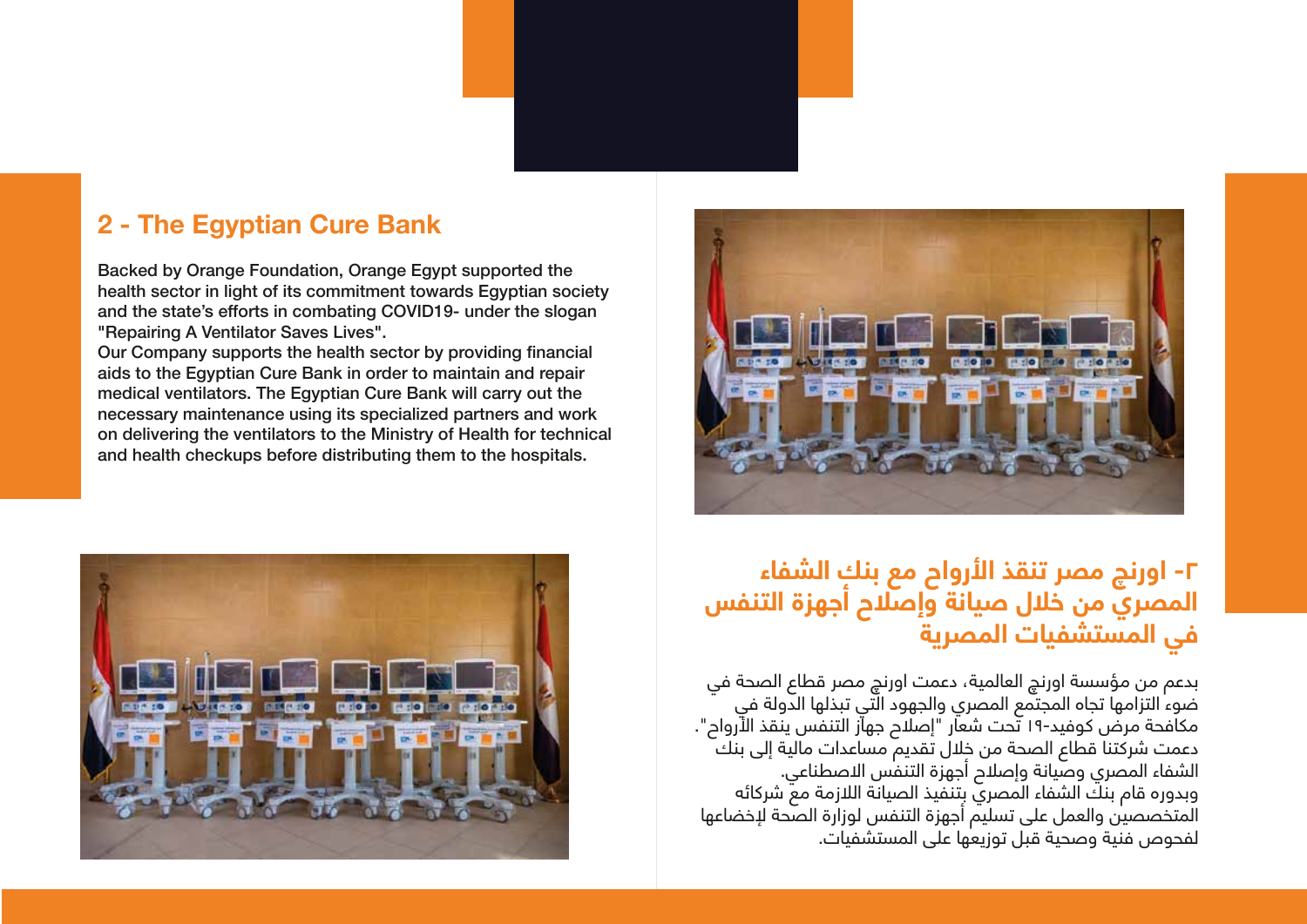



#### **3 - Misr El Khier Foundation**

Orange managed to provide thousands of families with disinfectants and sanitizers along with food boxes to help them follow all the needed preventive measures and continue to earn their living. The food distribution process covered 17 governorates in Egypt where the first phase included the cities of Aswan, Luxor, Halayeb, Qena and Beni Suef.

### **-"اورنچ مصر" تساند آلاف الأسر بالمواد ٣ الغذائية والمطهرات بالتعاون مع مؤسسة "مصر الخير"**

أطلقت "اورنچ مصر" مبادرة جديدة للتكفل بإطعام آلاف الأسر في شهر رمضان بالتعاون مع مؤسسة مصر الخير، وذلك في إطار مجموعة من المبادرات التي تعمل الشركة على تنفيذها ضمن مسؤوليتها المجتمعية وفي ظل جهودها المستمرة لتخفيف الأعباء عن الأسر المصرية. وحرصت "اورنچ مصر" على توزيع مواد تعقيم ومطهرات على آلاف الأسر خلال نفس الحملة بالتوازي مع توزيع المواد الغذائية حتى يتسنى لتلك الأسر اتخاذ كل الإجراءات الوقائية التي تحميها من الفيروس وتساعدهم على مواصلة الحياة والسعي. وتمت عملية التوزيع على عدة مراحل في ١٧ محافظة بمصر وكانت أسوان والأقصر وحلايب وقنا وبني سويف ضمن المرحلة الأولى.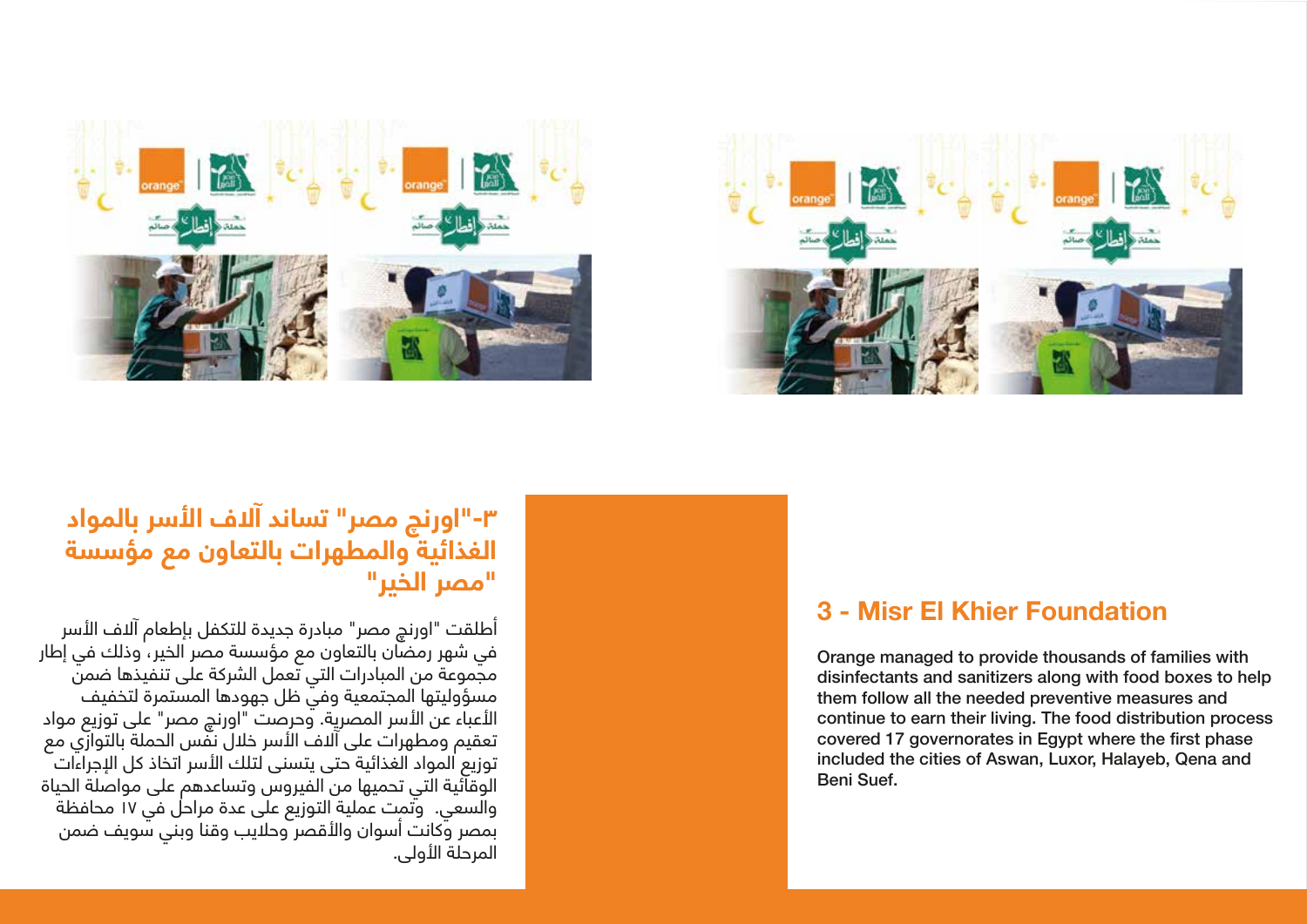#### **4 - Orange Egypt Supports E-Learning in Community Schools in Upper Egypt**

During COVID19- period, many students may face difficulties in learning as they do not have the sufficient tools to study at home. Accordingly, Orange Egypt met students' essential needs and donated Huawei tablets to nine community schools in Assiut to help them study in preparation for the new academic year. These nine community schools, belonging to Sawiris Foundation, have 286 students who will be enrolled in the second grade next September. All educational content, Arabic, English and Mathematics subjects, developed by Bookra Edutainment Company, will be uploaded on the tablets after getting the approval of the Ministry of Education.

### **٤ - اورنچ مصر تدعم التعليم الرقمي بالمدارس المجتمعية في صعيد مصر**

ُ خلال الفترة الحالية، يواجه العديد من الطلاب صعوبات في التعلم عن بعد حيث لا يمتلكون الأدوات الكافية للدراسة في المنزل. لهذا السبب تكفلت شركة اورنچ مصر بالتبرع بأجهزة لوحية للطلاب في ٩ مدارس مجتمعية ُ في أسيوط لمساعدتهم على الدراسة عن بعد. وتضم هذه المدارس المجتمعية التسع، التابعة لمؤسسة ساويرس، مئات الطلاب، وقد جرى دعمهم بتحميل جميع المحتويات التعليمية باللغتين العربية والإنجليزية والتي طورتها شركة Edutainment Bookra Company على الأجهزة اللوحية بعد الحصول على موافقة وزارة التربية والتعليم في مصر.



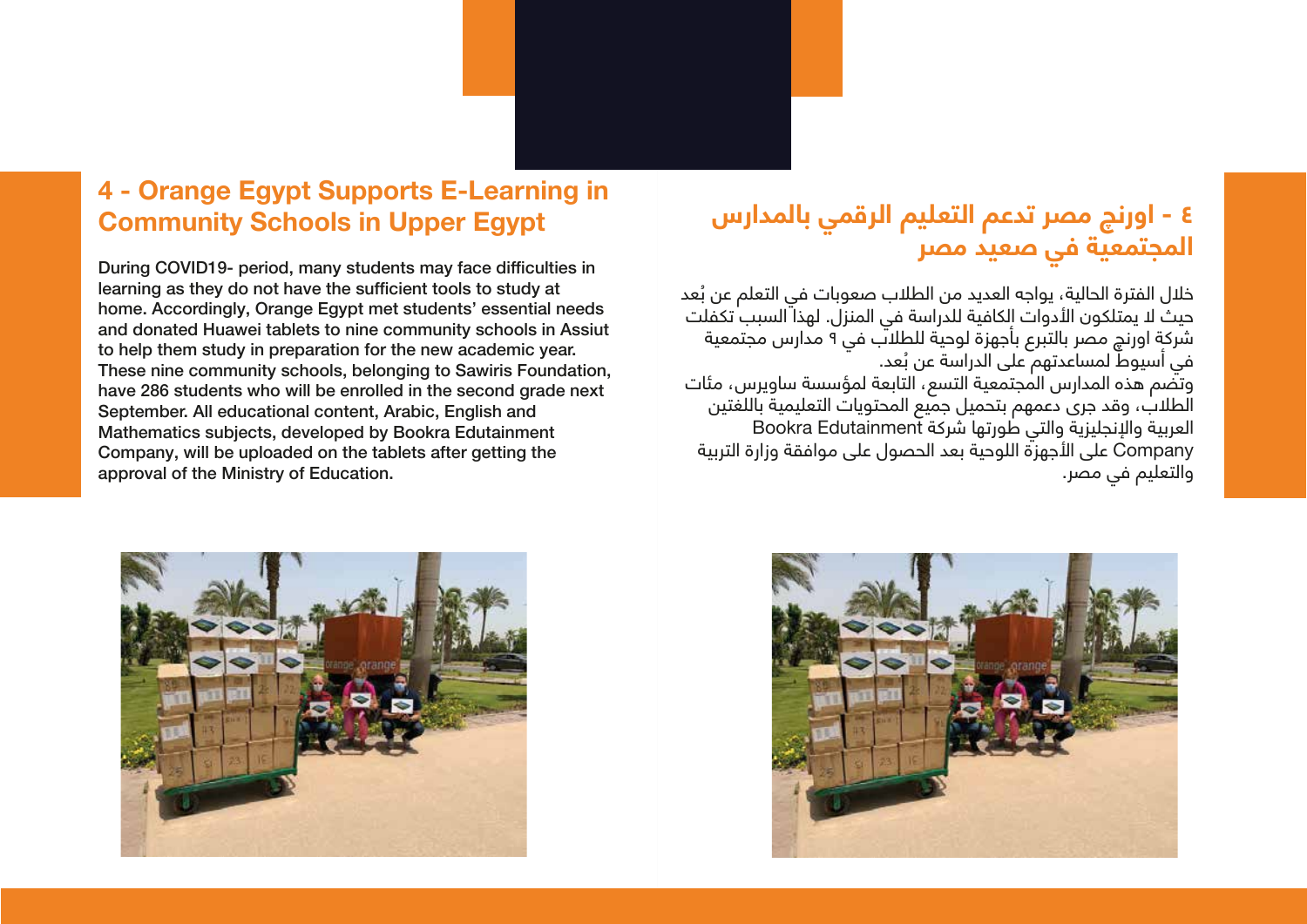



#### **5 - Providing the Medical Staff with Protective Face Masks**

Supported by Orange Foundation, Orange Egypt participated in a new initiative, under which 15,000 protective masks will be manufactured and distributed among the medical staff in the governmental hospitals of Egypt in cooperation with the makers community campaign "Breathe Egypt", Fab Lab Egypt, and Orange Mini Fab Labs that are located in the governorates of Zagazig, Mansoura, Aswan, and Ismailia, And Assiut – to develop and produce these medical masks.

### **- أقنعة وجه واقية للأطقم الطبية ٥**

أطلقت "اورنچ مصر" مبادرة جديدة لتصنيع وتوزيع ١٥ ألف قناع طبي واقٍ من الفيروسات والتبرع بها إلى الأطقم الطبية في المستشفيات الحكومية المصرية، في إطار جهودها المتواصلة لدعم ومساندة المنظومة الصحية المصرية في مواجهة فيروس كورونا المستجد "كوفيد ١٩". جاءت مبادرات "اورنچ مصر" المتعددة بدعم من مؤسسة اورنچ العالمية للقطاع الطبي والمستشفيات، حيث قررت الشركة تفعيل منظومتها للتصنيع الرقمي من خلال معامل اورنچ للتصنيع المتواجدة في محافظات الزقازيق ، والمنصورة، وأسوان، والإسماعيلية، وأسيوط.

وتساهم معامل اورنچ للتصنيع بشكل كبير في تطوير مجالات عديدة في البنية التحتية للتعليم العملي والتصنيع الرقمي وحل مشكلة المركزية بحيث يستطيع كل المصنعين والمبدعين في أنحاء الجمهورية الوصول للماكينات والأدوات اللازمة للتصنيع الرقمي، بالإضافة إلى الحصول على تدريبات وورش تعليمية تتيح لهم اكتساب الخبرات اللازمة.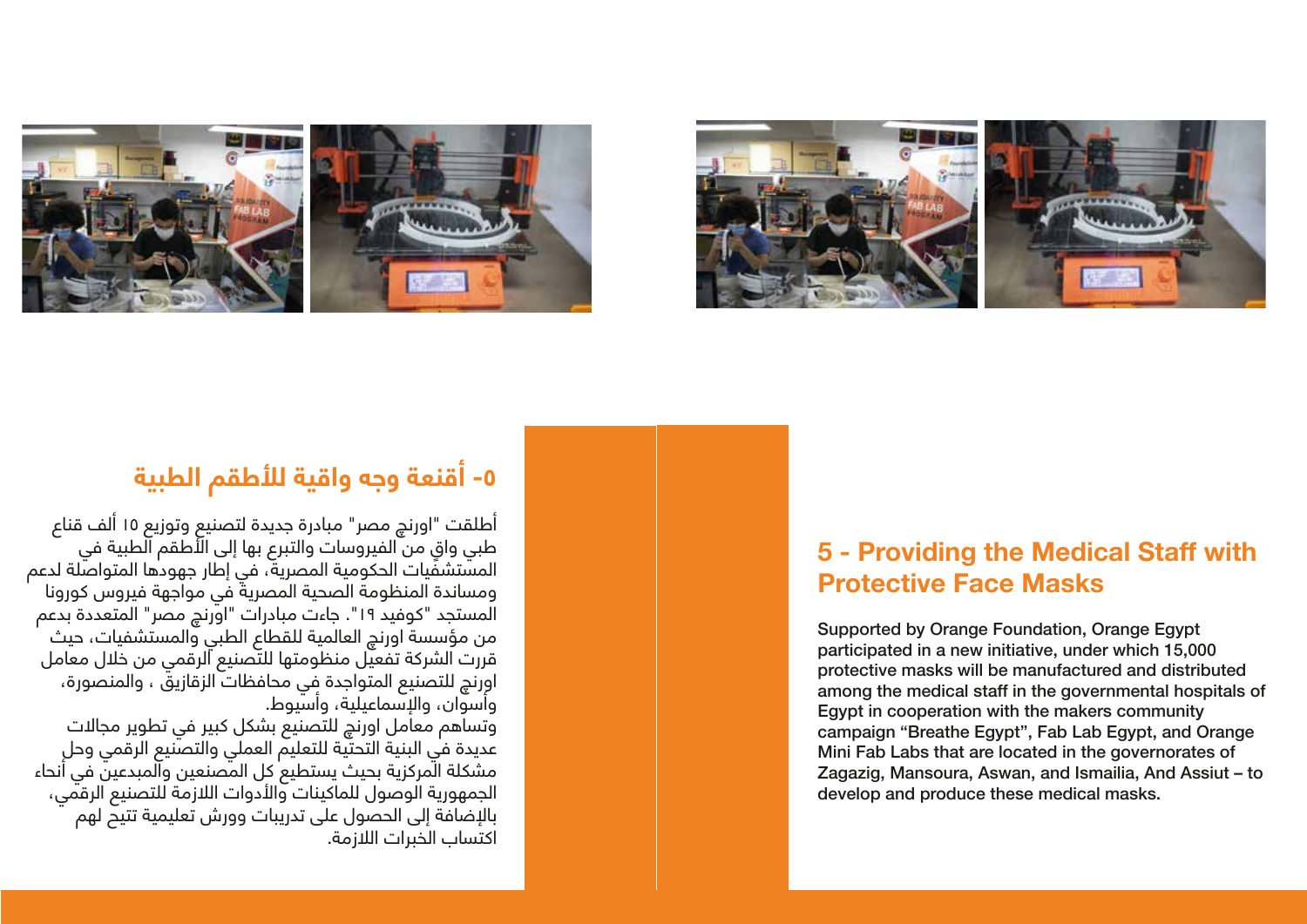

#### **6 - Providing Hospitals With Rapid Test Kits To Diagnose COVID19- Infected Cases**

Orange Egypt has signed a new cooperation protocol with Misr El Kheir Foundation and "Prime Speed Medical" to provide hospitals with FDA approved rapid tests kits to diagnose COVID19- infected cases. This initiative aims to combat the COVID19- and provide the necessary support to quarantine, isolation and fever hospitals, as well as university and charitable hospitals including the National Cancer Institute in Cairo, Tanta University Hospital in Gharbeya, and Al-Rajhi University Hospital in Assiut. Furthermore, Orange Egypt employees participated in this noble initiative out of their solidarity and unity with all Egyptians, as they provided financial contributions to Misr El Kheir Foundation



### **٦ - تزويد المستشفيات الجامعية بكواشف طبية ً لتشخيص الإصابة بفيروس كورونا معتمدة دوليا**

وقعت اورنچ مصر بروتوكول تعاون مع مؤسسة مصر الخير وشركة "برايم سبيد ميديكال" وهي شركة مساهمة متخصصة في إقامة وتشغيل وإدارة المستشفيات المتخصصة والمتكاملة والعامة، لتزويد المستشفيات الجامعية بكواشف طبية لتشخيص الإصابة بفيروس كورونا المستجد. وتستمر اورنچ في دعم جهود الدولة في مواجهة الوباء والوقوف إلى جانب المصريين في هذا الظرف العالمي الصعب حتى مع تناقص أعداد المصابين يوميا.ً وتشارك اورنچ في دعم القطاع الصحي لمكافحة فيروس كورونا وتوفير الدعم اللازم لمستشفيات الحجر الصحي ومستشفيات العزل والحميات والمستشفيات الجامعية والخيرية ومنها المعهد القومي للأورام بالقاهرة، ومستشفى طنطا الجامعي بالغربية، ومستشفى الراجحي الجامعي بأسيوط.

وقد بادر موظفو اورنچ بالمشاركة في هذه المبادرة النبيلة حيث قاموا بالتبرع المادي إلى مؤسسة مصر الخير إيماناً منهم بالمسئولية المجتمعية وبأهمية الوقوف صفاً واحداً مع جميع المصريين خلال هذه الأزمة.

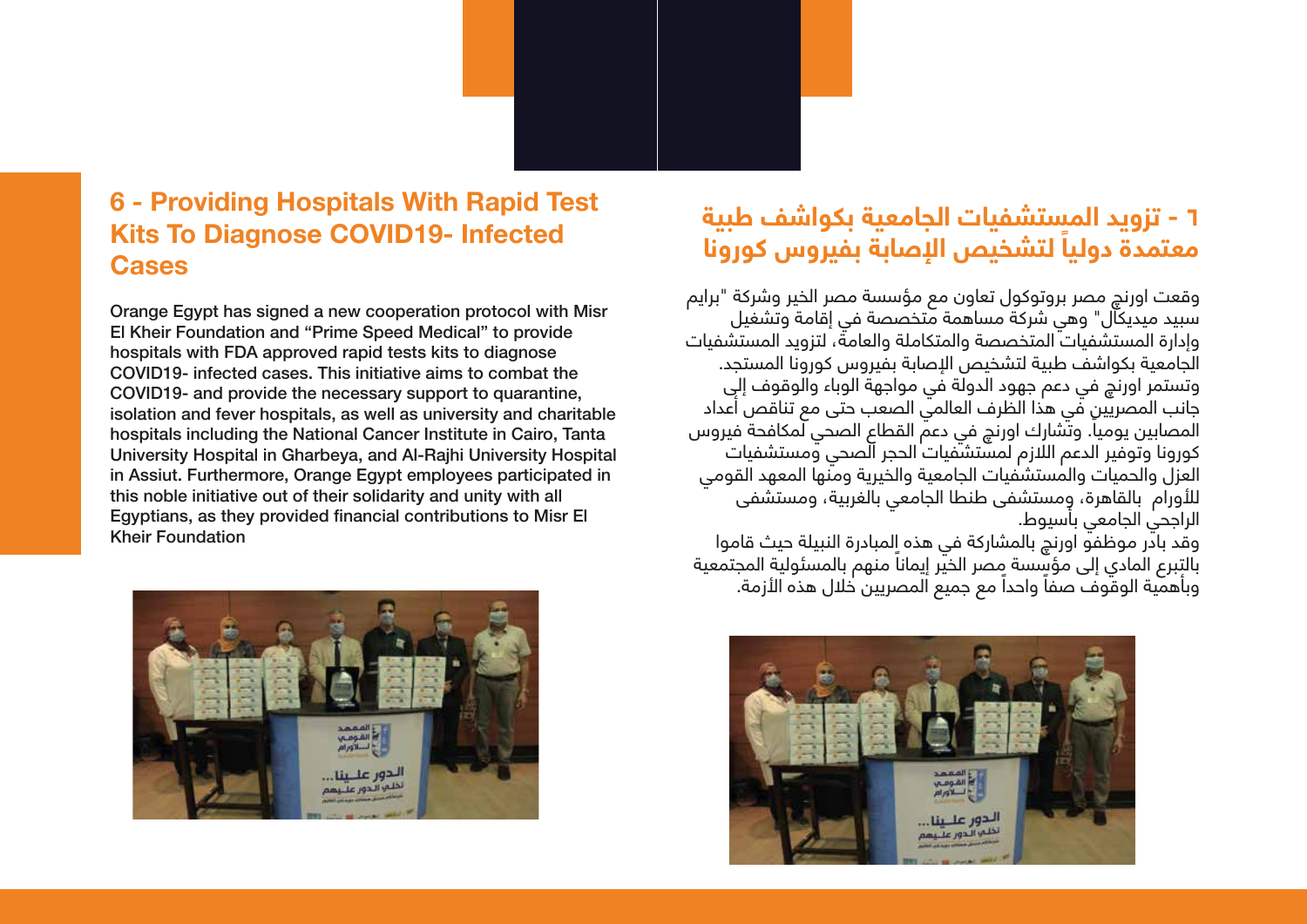

#### **7 - Orange Egypt Cooperates with El Orman Association to Implement Various Initiatives over the Upcoming Period**

Orange Egypt implemented three different campaigns in cooperation with Orman Association to support the community under the current circumstances. These initiatives aim at establishing a new pediatrics department at Shefaa Al-Orman Hospital in Luxor, and providing the Abbassia Fever Hospital with advanced medical equipment. In addition, the initiatives included the distribution of sacrifice meat among thousands of needy families in Egypt's villages.



## **- اورنچ مصر تتعاون مع جمعية "الأورمان" ٧ لتنفيذ حزمة مبادرات متنوعة**

قامت اورنچ مصر بتنفيذ حزمة مبادرات جديدة تستهدف دعم المجتمع المصري في ظل الظروف الحالية وذلك بالتعاون مع جمعية "الأورمان" لتدشين ٣ حملات متنوعة تضمنت المساهمة في تأسيس قسم أطفال جديد بمستشفى شفاء الأورمان في الأقصر، وتزويد مستشفى حميات العباسية بمستلزمات وأجهزة طيبة متطورة، بالإضافة إلى مبادرة لتوزيع لحوم الأضاحي على<br>آلاف الأسر في قرى مصر الأكثر احتياجاً.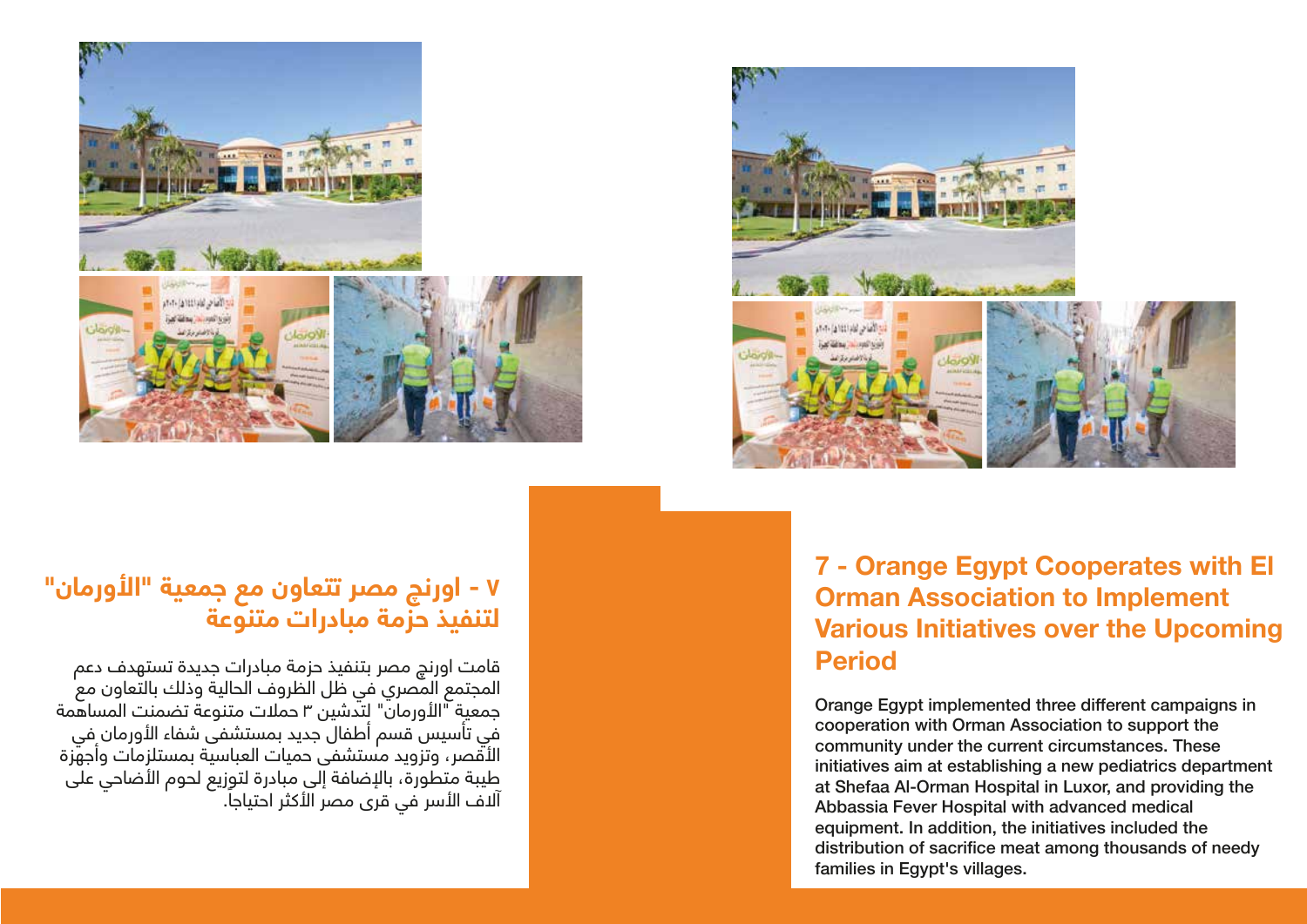

#### **8 - Providing Medical Face Masks to Back Health Care Staff**

In cooperation with Tahya Misr Fund, Orange Egypt provided face masks to support Egypt's white army of doctors, nurses, and health care workers, given the heroic roles and sacrifices they make to limit the spread of the COVID19-.

### **٨ - اورنچ مصر تتبرع لصندوق "تحيا مصر" لتوفير الأقنعة الطبية اللازمة لحماية الأطباء وفرق الرعاية الصحية**

أعلنت "اورنچ مصر" عن تبرعها لصندوق "تحيا مصر" في إطار جهودها المتواصلة لدعم جهود الدولة في مواجهة فيروس كورونا المستجد، حيث تم الاتفاق على توفير الأقنعة الطبية اللازمة لحماية الأطقم الطبية التي تعمل على مكافحة المرض في خطوط المواجهة الأولى بمستشفيات العزل.



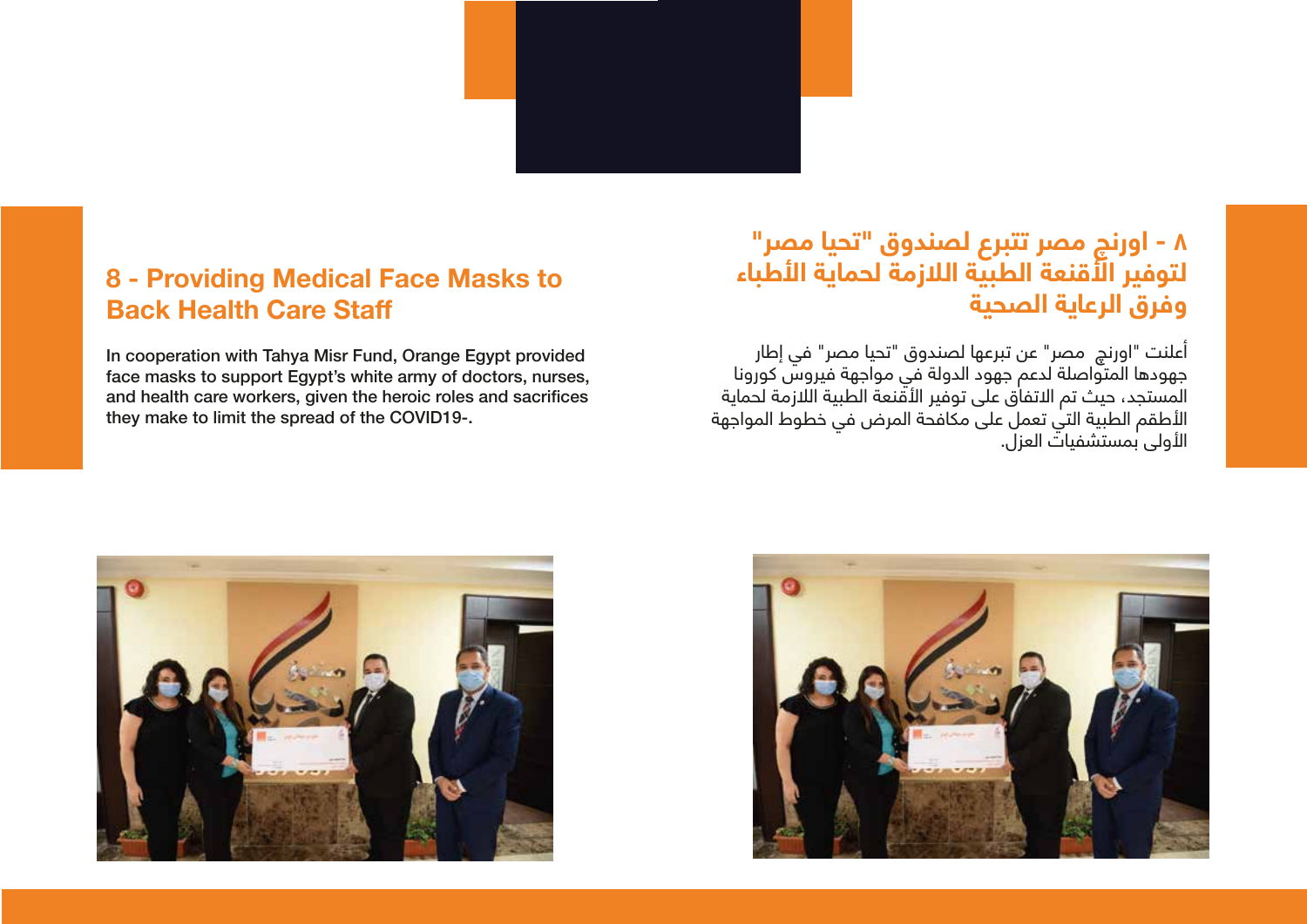



**9 - In cooperation with the Ministry of Social Solidarity, Orange Supports Families Affected By The Precautionary Measures Of Coronavirus**

In cooperation with the Ministry of Social Solidarity, Orange Egypt contributed with a total sum of EGP 5 million as financial support to thousands of families whose daily income was significantly impacted by the precautionary measures to prevent the spread of Coronavirus.

#### **- بالتعاون مع وزارة التضامن الاجتماعي ٩ من أزمة اورنچ تدعم الاسر المتضررة ماديا ً فيروس كورونا**

في إطار التعاون المستمر بين القطاع الخاص والدولة لمواجهة أزمة فيروس كورونا المستجد وتداعياته ودعم المواطنين ّ المصريين وخاصة الأسر الأولى بالرعاية، رحبت وزيرة التضامن الاجتماعي بالتعاون مع شركة اورنچ مصر التي قامت بالمساهمة بملبغ ٥ ملايين جنيه لَّدعم آلاف الأَّسر المتضرّرة مادياً من الإجراءات الاحترازية لمنع انتشار الفيروس والتي أثرت بشدة على دخولهم وحياتهم اليومية.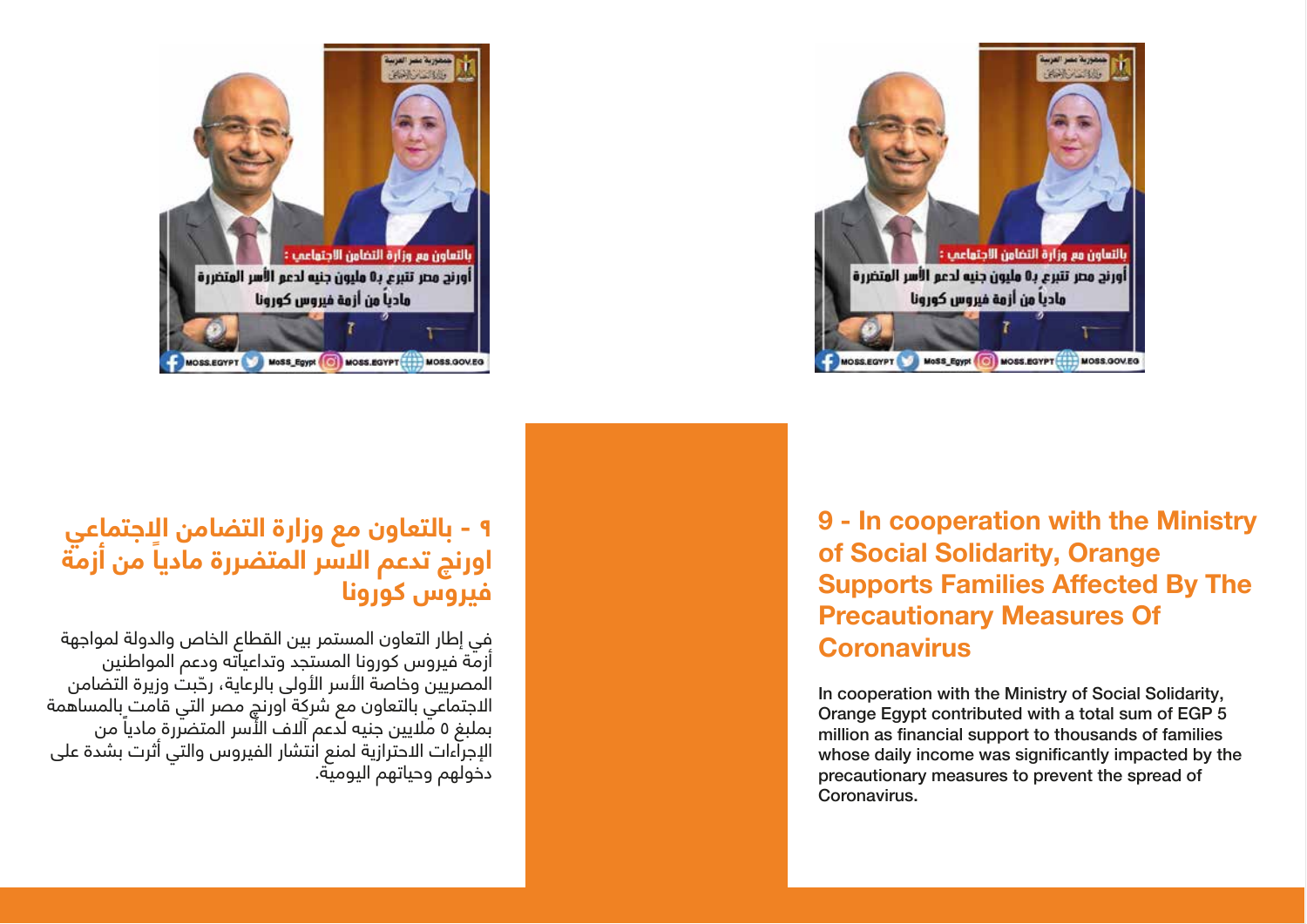

### **10 - Orange Egypt Cooperates with Fawry And Awlad Ragab To Provide Thousands of Daily Workers With Ramadan Boxes**

Orange Egypt has cooperated with Fawry, e-payment Solutions Company, and Awlad Ragab to provide thousands of families of daily workers with food boxes in 12 governorates on the occasion of Ramadan.

In this initiative, Orange Egypt has SMSs to thousands of daily workers that includes a special code that daily workers can use as a voucher to redeem from the nearest branch of "Awlad Ragab" and get a box containing essential food supplies, In order to facilitate the operational aspects of this initiative, Orange and Fawry were keen to use an integrated digital system by activating e-services that work efficiently to eliminate overcrowding and facilitating the process as much as possible.

### **١٠ - "اورنچ مصر" تتعاون مع "فوري" وأولاد رجب لتوفير مواد غذائية للآلاف من أسر العمالة ً لشهر رمضان الكريم اليومية استعدادا**

قررت "اورنچ مصر" بالتعاون مع "فوري" وأولاد رجب المساهمة في مبادرة جديدة لتوفير كراتين مواد غذائية استعداداً لشهر رمضان للآلاف من أسر العمالة اليومية في ١٢ محافظة. وتأتى مشاركة اورنچ في هذه المبادرة للمساهمة في تخفيف الأعباء المعيشية عن الفئة الأكثر احتياجاً ودعماً لجهود الدولة في توفير كافة أوجه الرعاية والدعم للمتضررين من العمالة اليومية في مواجهة فيروس كورونا والتي أثرت وبشكل مباشر على دخلهم اليومي. وبموجب هذه المبادرة الجديدة، أرسلت "اورنچ مصر" رسائل نصية إلى الآلاف من العمالة اليومية تحتوي على كود خاص يعد بمثابة قسيمة شراء يقدمها العامل في أقرب فرع من فروع سلسلة "أولاد رجب" ومن خلال ماكينات فوري يحصل صاحب الكود على كرتونة تحتوي مواداً غذائية أساسية بشكل سهل وآمن.



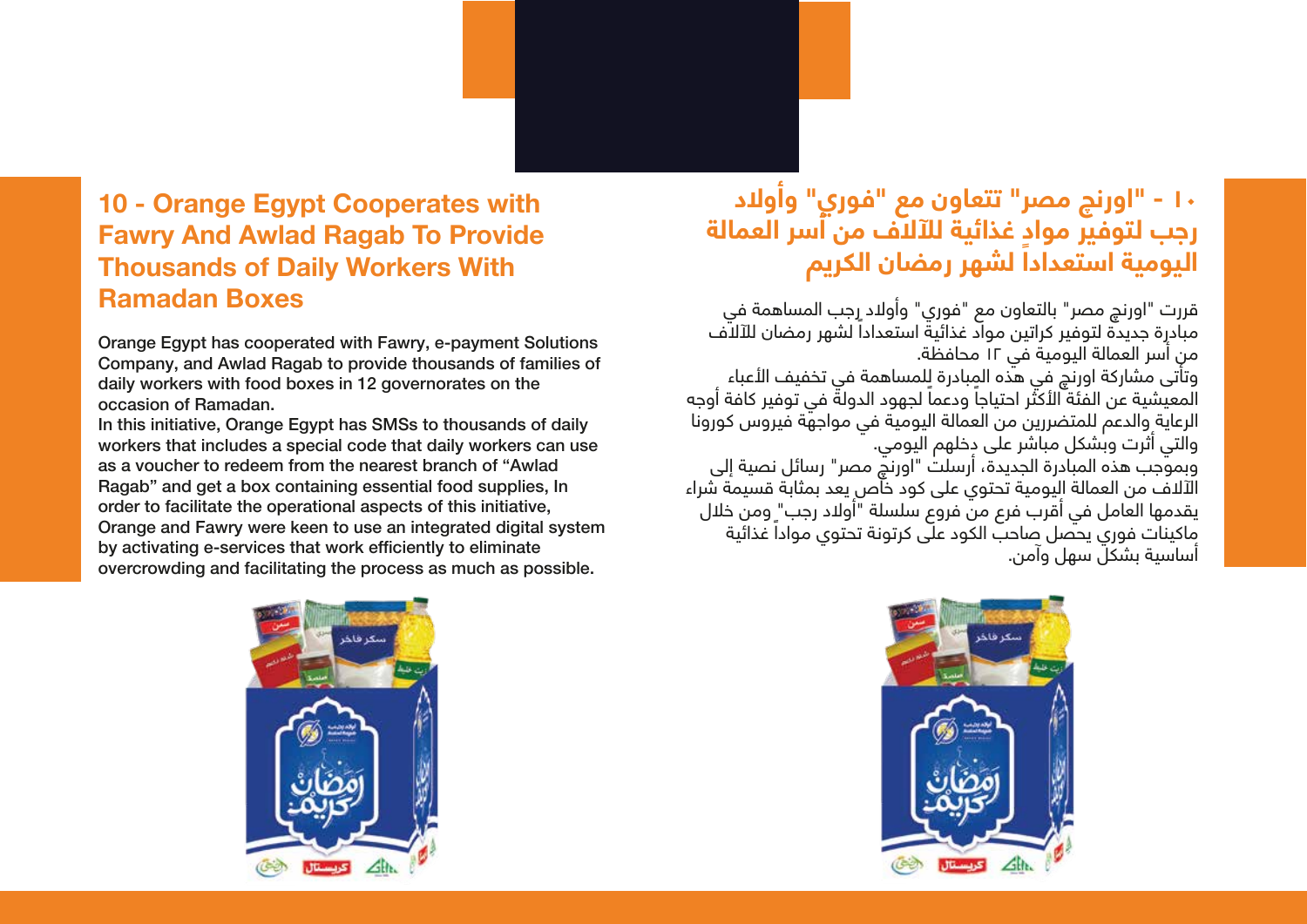

### **-١١ اورنچ مصر تنضم إلى مبادرة "جيش القطاع الخاص" بالتعاون مع كوكاكولا ويونيليفر**

تعاونت اورنچ مصر مع شركتي كوكاكولا ويونيليفر في مبادرة دعم أصحاب الأكشاك ضمن مبادرة "جيش القطاع الخاص" بهدف دعم التجار والشركات الصغيرة ومتوسطة الحجم، إيماناً منها بضرورة مساعدتهم على مواصلة أعمالهم التجارية.

وقد دعمت اورنچ مصر الحملة بالتعاقد على تزويد ٥ آلاف كشك بـ ٥ آلاف خط ً على مستوى البلاد متضمنة دقائق وميجابايتس، فضلا عن تزويد التجار بمحافظ نقدية على الموبايل بما يمكنهم من دعم أعمالهم وتقديم خدمات الدفع الإلكتروني وتحويل الأموال.



#### **11 - Orange Egypt Collaborates with Coca Cola in "Private Sector Army" Initiative in Cooperation with Unilever**

Orange Egypt Cooperated with Coca-Cola and Unilever in the initiative to support kiosk owners in cooperation with the private sector army, with the aim of supporting merchants and small and medium-sized companies, believing in the necessity of helping them to continue their business and commercial activities.

Orange Egypt supported the campaign by contracting to supply 5,000 kiosks and commercial activities with 5,000 lines nationwide including minutes and megabytes. In addition, Orange has provided Orange Cash wallets services so that individuals can pay and transfer funds safely and quickly, which reduces cash transactions and enhances liquidity.

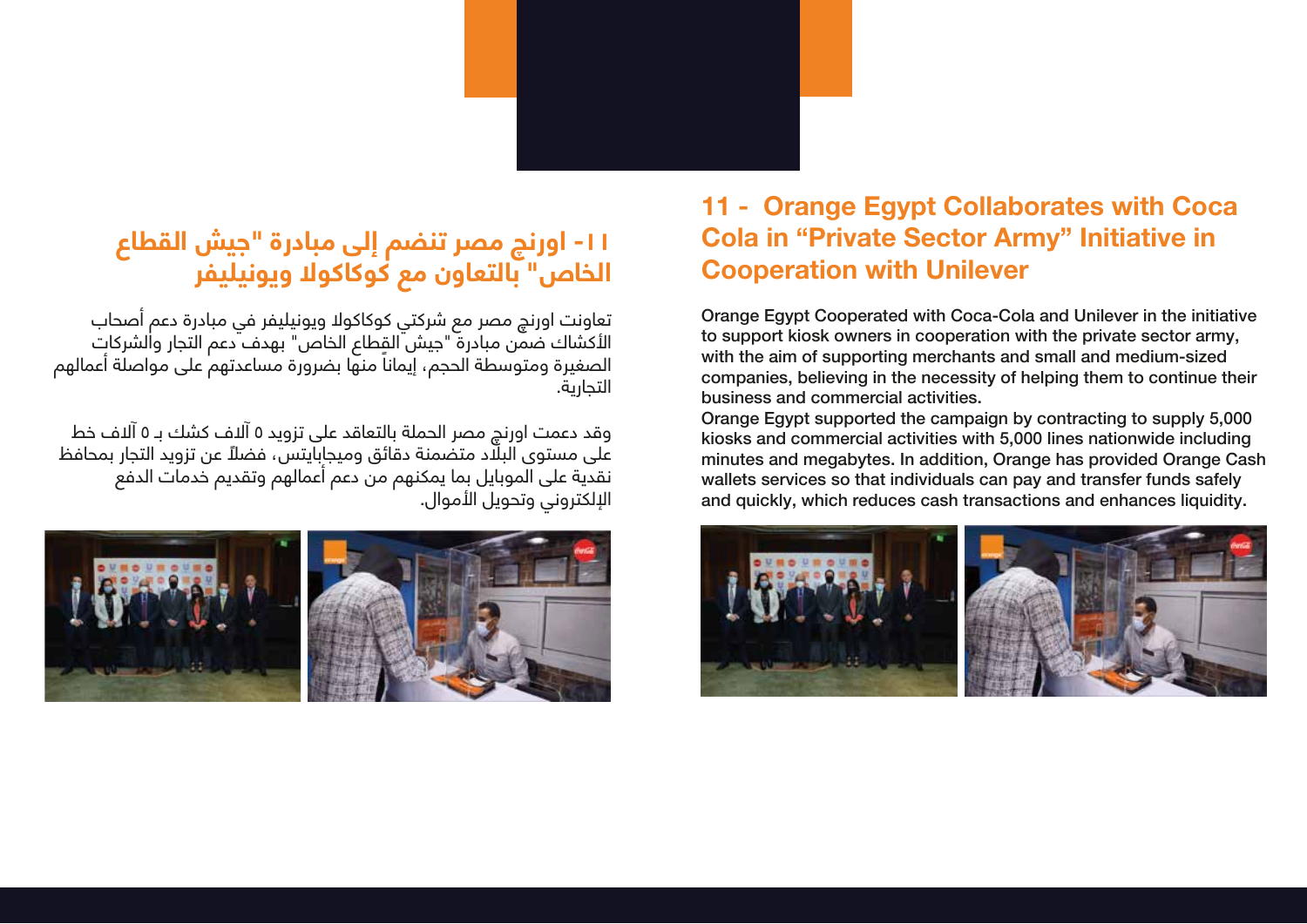### **12- Orange Egypt" Collaborates With the "Egyptian Food Bank" to Provide 50,000 Food Boxes to Families affected by Coronavirus Pandemic**

Within the framework of its extensive efforts during the holy month of Ramadan, Orange Egypt announced its collaboration with the "Egyptian Food Bank" to provide and distribute 50,000 food boxes to the irregular daily workers across 6 governorates - that include Cairo, Giza, Qalyubia, Fayoum, Beheira, and Alexandria - with the aim of supporting the community as well as the state's efforts amid the outbreak of coronavirus pandemic and hence contribute to alleviating the burden of citizens and their families. In this initiative "Orange Egypt" in cooperation with "Food Bank" will deliver the 50,000 food boxes to the allocated governorates through the support of 562 charitable associations in 6 governorates.



### **-١٢ "اورنچ مصر" تتعاون مع "بنك الطعام المصري" لتوفير ٥٠ ألف كرتونة مواد غذائية للأسر المتضررة من تداعيات أزمة فيروس كورونا**

في إطار تكثيف جهودها المجتمعية في شهر رمضان، اعلنت "اورنچ مصر" عن تكفلها بإطعام ٥٠ ألف أسرة مصرية من أسر العمالة اليومية غير المنتظمة وذلك بالتعاون مع "بنك الطعام المصري". وتأتي هذه الخطوة ً استكمالا للحملات المجتمعية المختلفة التي اتخذتها اورنچ لدعم جهود الدولة في مواجهة فيروس كورونا المستجد والمساهمة في تخفيف العبء عن المواطنين. وبموجب الحملة الجديدة ستقوم اورنچ بتوفير المواد الغذائية الاساسية في ٦ محافظات وهم القاهرة والجيزة والقليوبية والفيوم و البحيرة والإسكندرية وذلك بالتعاون مع "بنك الطعام المصري" و من خلال ٥٦٢ جمعية في هذه المحافظات والتي بدورها ستقوم بتوزيع ٥٠ الف كرتونة غذائية على الأسر المستحقة والاكثر احتياجاً طبقاً لقاعدة بيانات بنك الطعام المصري والجمعيات الخيرية المشاركة في المبادرة.

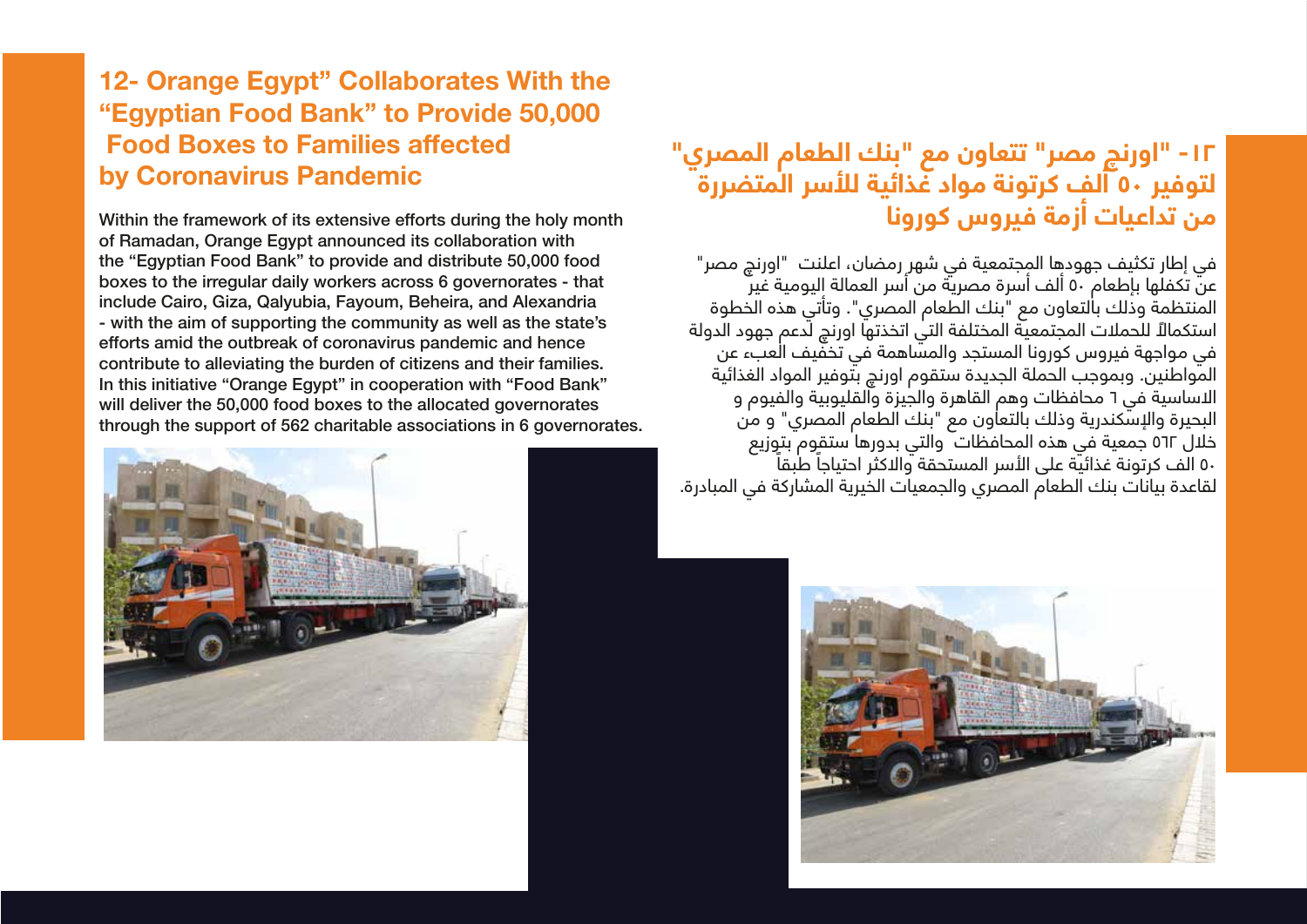## **Environmental Sustainability**

### **Orange Sponsors the International Day for Girls in Information & Communication Technology**

Orange sponsored a special activity in collaboration with the National Council of Women and Local Chapter of ITU (Internal Telecommunication Union) at the British University in Egypt where it featured discussions by prominent figures as well as several ICT projects made by female students.

Orange also participated in a roundtable discussion where Sherif Issa, Head of Environmental Sustainability discussed how Orange Egypt contributes to its sustainable development goals.

#### About Girls in ICT day 2019

International Girls in ICT Day is a global initiative established by the International Telecom Union [ITU] and is supported by all member states.

The initiative aims to encourage and empower girls and young women to consider studying and taking up a career in ICT to reap the benefits of this growing and rewarding sector. Girls in ICT have also been very effective in reducing the gender gap across the world.

Since its inception, over 350,000 girls took part in 11,000 activities in 170 countries. The event is celebrated every year on the fourth Thursday of April; and this year it will be on 24th April.

# **الاستدامة البيئية**

### **اورنچ ترعى اليوم الدولي للفتيات في تكنولوجيا المعلومات والاتصالات**

رعت اورنچ ِ نشاطًا خاصًا بالتعاون مع المجلس القومي للمرأة و الاتحاد الدولي للاتصالات (الاتحاد الدولي للاتصالات السلكية واللاسلكية) في الجامعة البريطانية في مصر حيث تضمن مناقشات مع شخصيات بارزة بالإضافة إلى العديد من مشاريع تكنولوجيا المعلومات والاتصالات التي قدمتها الطالبات.

شاركنا أيضًا في مناقشات المائدة المستديرة حيث ناقش شريف عيسى مدير إدارة الاستدامة البيئية، "كيف تساهم اورنچ مصر في تحقيق أهداف التنمية المستدامة".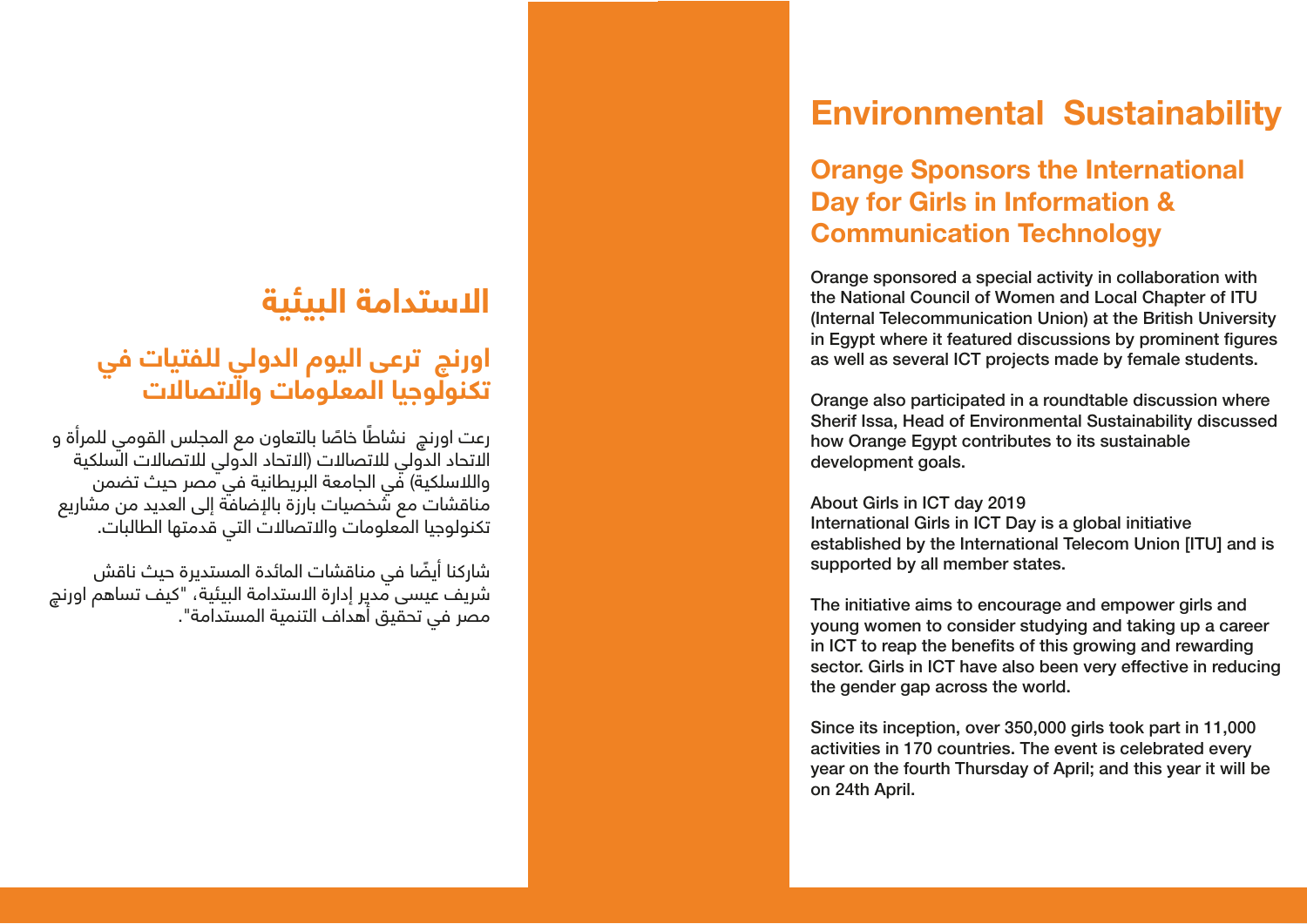

As a socially responsible company and a member in ITU; Orange has sponsored a special activity in collaboration with the National Council of Women and local chapter of ITU.

The event will be hosted at the British University in Egypt. It will feature discussions by prominent figures as well as several ICT projects made exclusively by female students.



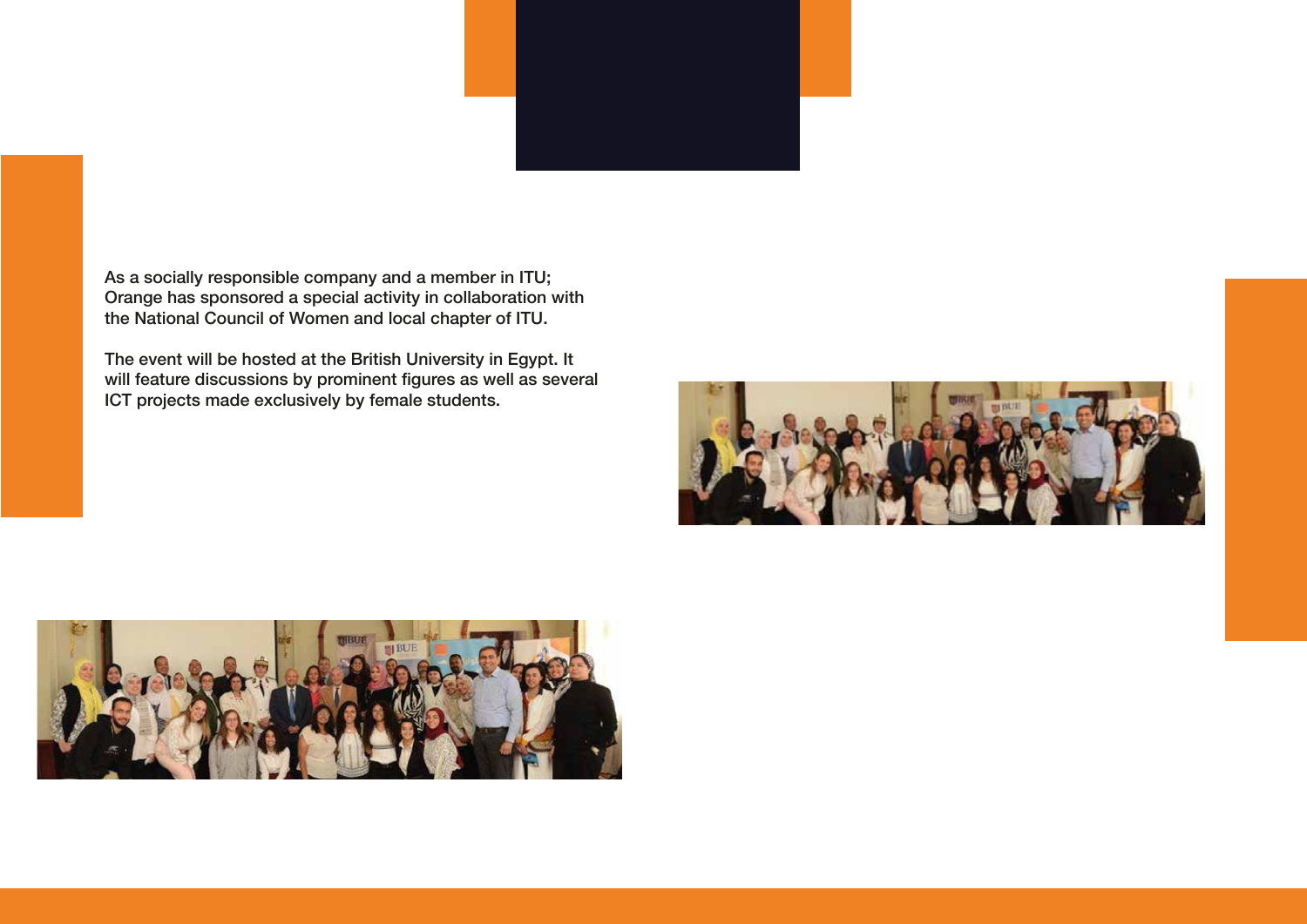# **Energy Efficiency Program (EEP)**

- The EEP, also known as Watty El Watt is a national initiative launched by the Ministry of Electricity and Renewable Energy in collaboration with the UN Development Program and Global Environmental Facility. It was launched with the aim of reducing energy consumption.

- The project primary objective is to facilitate transformation of the Egyptian market towards the use of energy- efficient appliances and lighting systems where cost savings could be quickly realized.

- The project has several objectives like raising awareness, capacity building in technical areas and most importantly, introducing attractive financing mechanisms for individuals and small businesses wishing to achieve this transformation.

- In support of the project, many major corporations and governmental authorities in Egypt have responded positively by taking active steps in reducing their energy consumption. These entities included ExxonMobil, Bibliotheca Alexandria, Hilton Conrad Cairo, CIB Egypt, Ministry of Foreign Affairs and the UNDP offices in Egypt.

# **برنامج كفاءة الطاقة (EEP(**

مبادرة EEP هي حملة وطنية أطلقتها وزارة الكهرباء والطاقة المتجددة بالتعاون مع برنامج الأمم المتحدة ومرفق البيئة العالمية، وقد تم إطلاقها بهدف تقليل استهلاك الطاقة. الهدف الرئيسي للمشروع هو تسهيل تحول السوق المصري نحو استخدام الأجهزة وأنظمة الإضاءة الموفرة للطاقة حيث يمكن تحقيق توفير في التكاليف بسرعة. يحتوي المشروع على العديد من الأدوات مثل رفع الوعي وبناء القدرات في المجالات الفنية والأهم من ذلك، إدخال آليات تمويل جذابة للأفراد والشركات الصغيرة التي ترغب في إجراء هذا التحول.

دعماً للمشروع، استجاب العديد من الشركات الكبرى والهيئات الحكومية في مصر بشكل إيجابي من خلال اتخاذ خطوات فعالة في الحد من استهلاكها للطاقة، وتشمل هذه الكيانات إكسون موبيل ومكتبة الإسكندرية وهيلتون وكونراد القاهرة والبنك التجاري في مصر ووزارة الخارجية ومكاتب برنامج الأمم المتحدة في مصر.